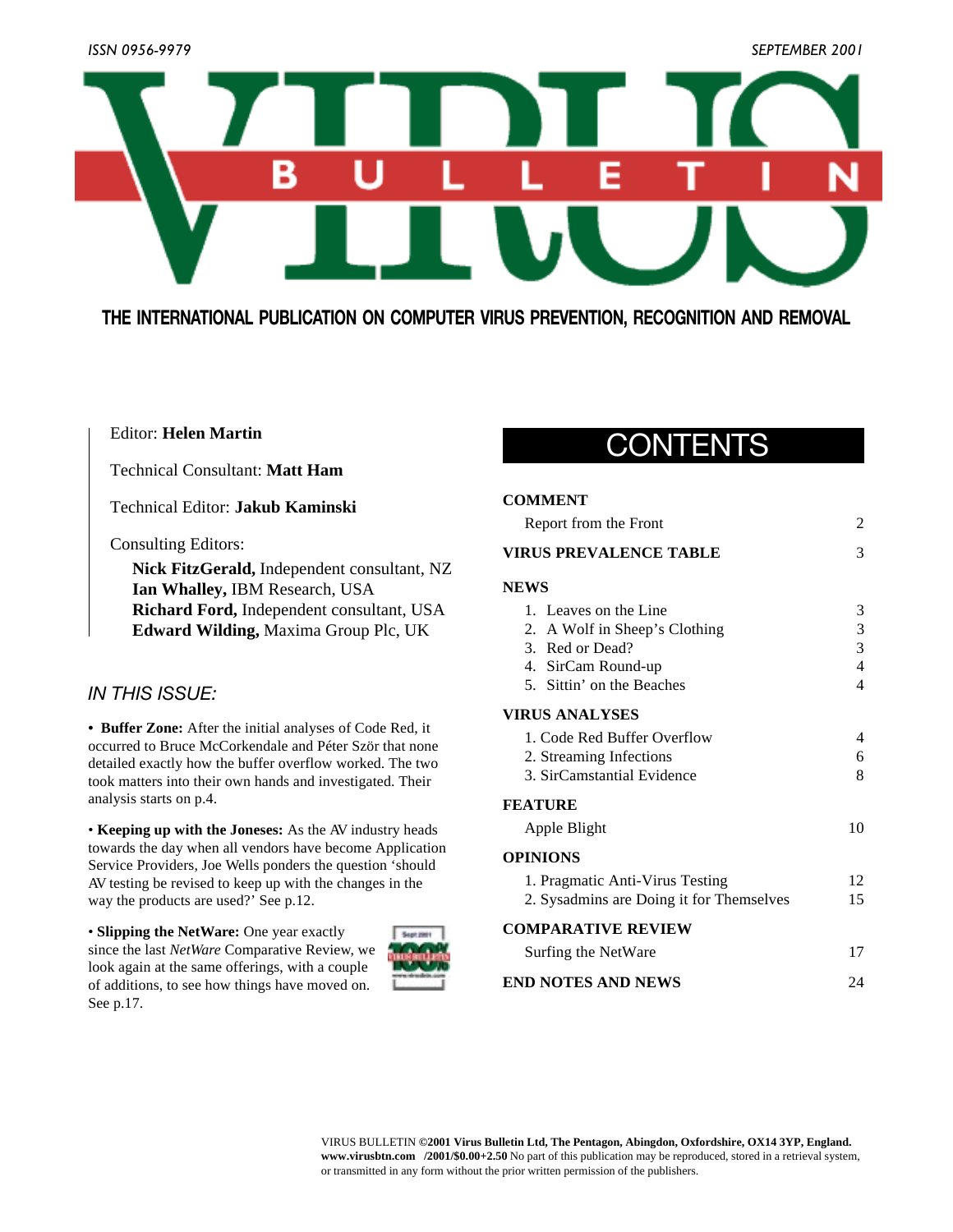# COMMENT



*As we sat in our ivory towers of academe, SirCam came charging again and again"*

# Report from the Front

It was a fairly relaxed summer. The students were away from campus. And while there was always work on my desk, I actually had time to dig down deeper in the pile than usual. Or so I thought ...

Ever since 1988, when the University of Michigan's anti-virus team was formed, I have received real and suspected virus samples. Most of these have been files forwarded from end users asking, 'Is this file a virus?' Occasionally, as with W32/Ska@m or JS/Kak@m, I would receive a plea for help, containing or followed/preceded by an infected attachment, but in each of these cases, a human made contact with me intentionally, rather than a virus itself seeking me out. With 13 years of service in the anti-virus wars, I'd expect to be in more than a few end user address books. I prided myself, when W97M/Melissa.A@mm and VBS/LoveLetter.A@mm and their ilk struck that, since I didn't see a single natural copy of these viruses, perhaps people had heeded my call never to accept unsolicited attachments and to use properly updated anti-virus software.

On 18 July, I announced the regular anti-virus updates to the University community, and noted that the newly recognized viruses seemed not to contain anything particularly threatening. All was well for about a week … Then the walls started caving in. My mailboxes started seeing a huge increase in volume, almost all of which was coming in from outside. As we sat in our ivory towers of academe, W32/SirCam@mm came charging again and again, carrying a lance weighing at least 200 KB (and I've seen 5 MB) – and he was no knight in shining armour. (*For a full analysis, see P*é*ter Ször and Peter Ferrie's analysis, p.8 - Ed*.)

On 23 July when it first became clear that an outbreak was in progress, I quickly sent out an alert, put up http://www.umich.edu/~virus-busters/sircam.html, created Unix scripts and DOS BATch files to allow me to open the documents sent by SirCam, and wrote a standard template to email to victims. Then I spent several 18-hour days handling the onslaught: I've processed 200+ MB of files in 700+ infected messages from about 200 different victims, most of whom were not and never had been members of the University. The initial work to create utilities was worthwhile, and the high response rate from victims or their ISPs has been gratifying.

Colleagues at large organizations (understandably) put up filters at their gateways, and saw little of this directly. We took a different approach; I kept my personal portcullis open. Why? Because it is clear that many people outside of large organizations have been infected with SirCam, are spreading their private documents far and wide – and consuming lots of bandwidth. Often there are clues in the original documents that allow one better to determine the victim, even when the sending address is 'forged', so it's possible to find the victim.

The attachments I've received have ranged from banal (e.g. a MIDI version of the doo-wop hit 'Rama Lama Ding Dong') to disastrous: a client list, including credit card numbers and expiry dates. This highlights the importance of contacting the victims rather than merely blocking – who knows how many copies of this file were sent, and to whom.

I suspect that this virus shuts itself down, to a degree, by filling the victim's mailbox with messages SirCam sent to invalid addresses, and with replies like 'What was this you sent me??' – it takes five or fewer of these to use a MB, and some ISPs have small Inbox quotas. But more needs to be done than merely disabling a mailbox: the victim must be contacted and the virus destroyed.

How do we do this, in general? Surely I can't do it alone, and not all of us will have the tools or expertise to handle the next outbreak – nor will the small ISP. It seems that the logical place to stem such attacks is at the service provider, but when such efforts fail, there needs to be a group of defenders who will let the virus in, track its origin, and then, like real knights, come to the rescue.

Oops; gotta run. Seven new SirCams just hit my mailbox.

*Bruce P Burrell, University of Michigan, USA*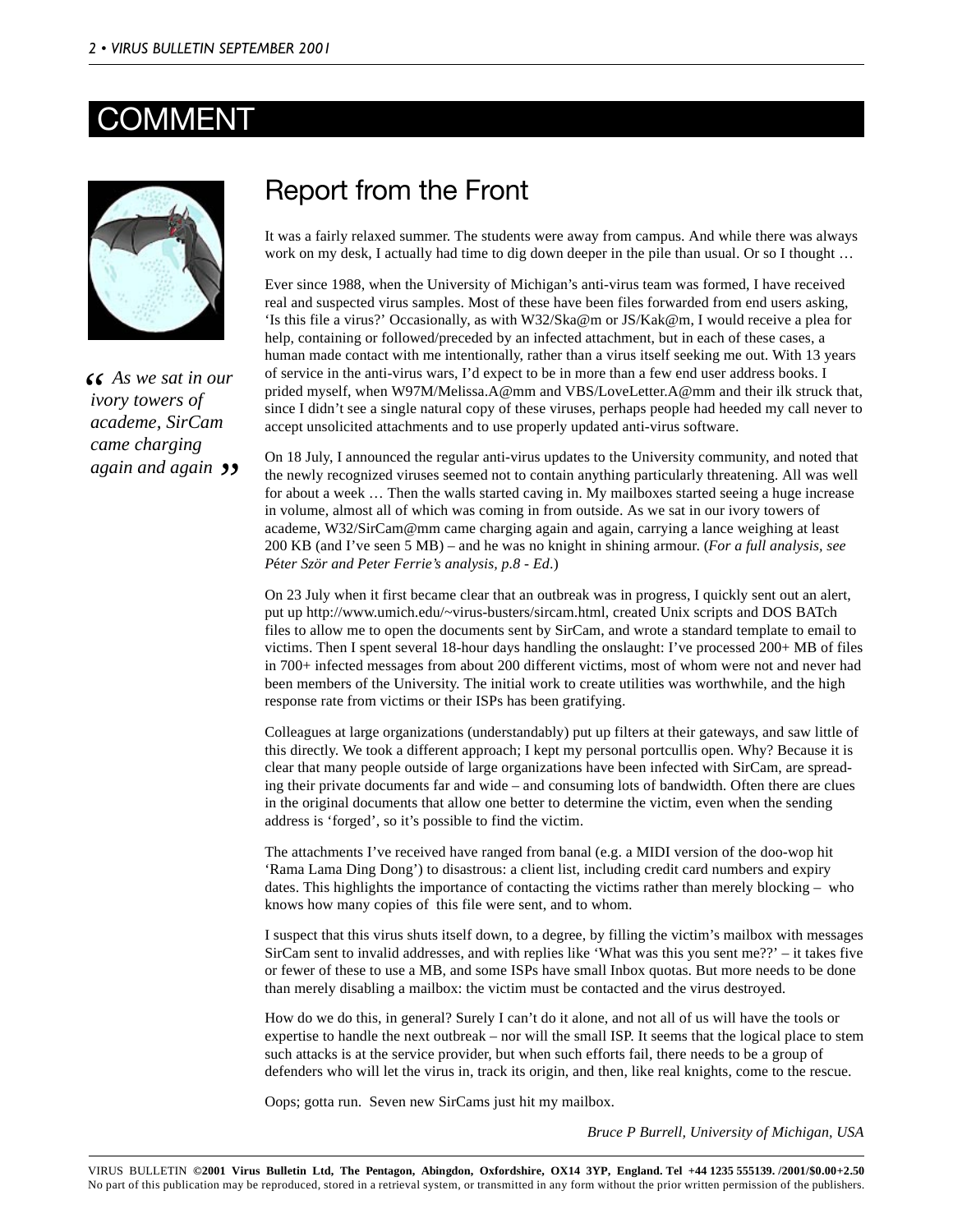# Leaves on the Line

The suspected author of the W32/Leaves worm, variants of which posed as a bogus *Microsoft* Security Bulletin, has been arrested following a joint operation between Scotland Yard and the FBI. The South London man will appear in court at the end of this month. If found guilty, he faces a maximum sentence of five years imprisonment ❚

# A Wolf in Sheep's Clothing

Playing a similar game to that of the aforementioned Leaves variants, Win32/Allgro-A is a mass-mailing worm which sends itself using MAPI functions and appears to be an anti-virus device. The worm arrives as an attachment (antivirus.exe) to an email whose subject is 'New Antivirus tool' and whose text claims that the attachment 'checks your system for viruses'. Once launched the worm copies itself into the Windows System directory, then makes changes in the Registry so that the worm runs on starting up *Windows*. The worm attempts to remove viruses such as W32/SirCam.A, W32/Pretty or W32/Badtrans.A from the system and, on 16 September, the worm displays the message 'System protected by I-Worm.Antivirus Copyright [c] 2001 by aLL3gRo.' Whether or not this worm was written with malicious intent, its method of propagation by masquerading as some form of security alert seems to be becoming increasingly relevant. We may never see an end to the days of disguising malware as some form of soft pornography, but the promise of a security update is proving to be almost equally alluring ❚

# Red or Dead?

After cries of 'Time is running out for businesses to protect themselves against Code Red!' and 'Act now to prevent the meltdown of the Web!', along with warnings from the FBI, and general hysteria in the media, Code Red proved to be a bit of a damp squib. None of the catastrophic effects that had been predicted materialised, even with the advent of the 'even more destructive' Code Red II. It is thought that the reason the Web did not go into meltdown was that sufficient numbers of people heeded the various government warnings and applied the patch from *Microsoft,* closing the security hole in IIS 4.0 and 5.0. We can only assume that *Microsoft* was too busy preaching to practise, as the small matter of applying the patches to its own Hotmail servers was overlooked … Throughout the hysteria, those in the AV industry remained calm and level headed about the whole thing; David Perry of Trend Micro told the Associated Press: "I would suggest that because of Code Red, there's no reason to go out and buy mass quantities of beef jerky." VB wonders whether there is ever reason enough to go out and buy beef jerky ❚

# NEWS Prevalence Table – July 2001

| Virus           | Type   | Incidents | Reports |
|-----------------|--------|-----------|---------|
| Win32/SirCam    | File   | 1973      | 46.7%   |
| Win32/Magistr   | File   | 701       | 16.6%   |
| Win32/Hybris    | File   | 504       | 11.9%   |
| Win32/MTX       | File   | 245       | 5.8%    |
| Laroux          | Macro  | 123       | 2.9%    |
| Win32/BadTrans  | File   | 66        | 1.6%    |
| Kak             | Script | 55        | 1.3%    |
| Divi            | Macro  | 49        | 1.2%    |
| Marker          | Macro  | 48        | 1.1%    |
| Win32/Funlove   | File   | 47        | 1.1%    |
| Haptime         | Script | 46        | 1.1%    |
| <b>VBSWG</b>    | Script | 44        | 1.0%    |
| Win32/QAZ       | File   | 40        | 0.9%    |
| LoveLetter      | Script | 28        | 0.7%    |
| Win32/Choke     | File   | 26        | 0.6%    |
| <b>VCX</b>      | Macro  | 23        | 0.5%    |
| Tristate        | Macro  | 14        | 0.3%    |
| Win95/ClH       | File   | 14        | 0.3%    |
| Cap             | Macro  | 13        | 0.3%    |
| Solaris/Sadmind | File   | 11        | 0.3%    |
| Win32/Navidad   | File   | 11        | 0.3%    |
| Class           | Macro  | 9         | 0.2%    |
| Ethan           | Macro  | 9         | 0.2%    |
| <b>VMPCK</b>    | Macro  | 9         | 0.2%    |
| Win32/BleBla    | File   | 9         | 0.2%    |
| Win32/Ska       | File   | 9         | 0.2%    |
| Others          |        | 101       | 2.4%    |
| Total[1]        |        | 4227      | 100%    |

[1] The Prevalence Table includes a total of 101 reports across 43 further viruses. Readers are reminded that a complete listing is posted at http://www.virusbtn.com/Prevalence/.

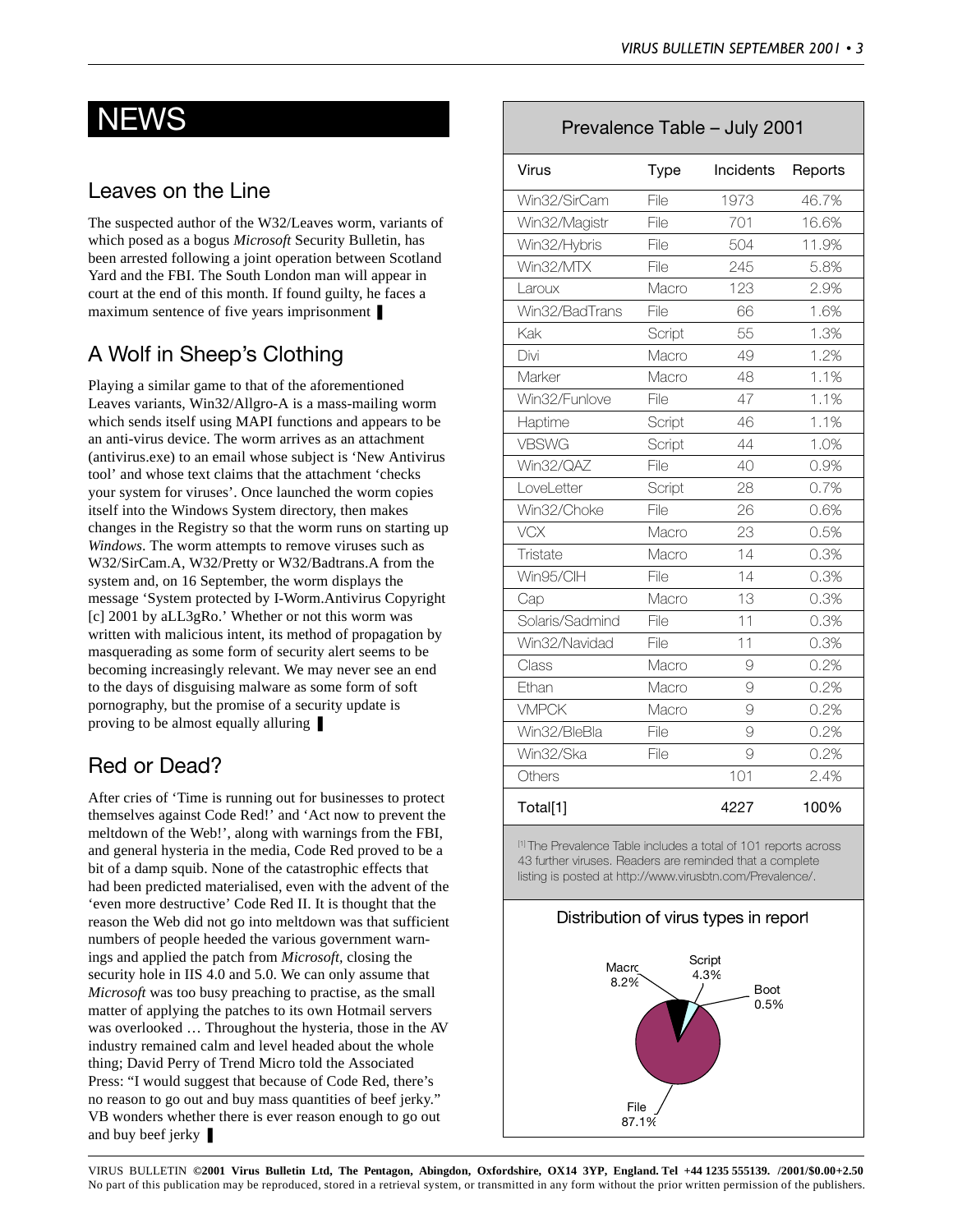While media darling Code Red was turning into something of a non-event, the spread of SirCam was quietly reaching epidemic proportions.

One oddity of the SirCam invasion has been the way in which some attachments have arrived at *Virus Bulletin*. The advice given by *Virus Bulletin*'s technical staff to one user on W32/MTX infections had clearly been taken to heart at least partially – since they had bothered to save and convert it to .DOC format. Those, including *VB*, who then received that document as a SirCam-infected attachment might well have been grateful for the advice, but not so grateful for its unwelcome addition.

More intriguing still was the arrival of an outraged email in *VB*'s inbox, accusing *Virus Bulletin* of sending out infected documents. The giveaway in this case was that the document in question came, apparently, from a member of our staff no longer in residence – a certain Mr Fitzgerald. The true source of this attachment had previously been infected by W97M/Brenda, which, among other actions, changes the user mail address in the registry to 'Nick@virusbtn.com'. Since SirCam uses the information in the registry when constructing mail headers, the true source of the mail, and the virus, was totally obscured.

Higher profile victims of the worm have included the FBI and the Ukrainian Presidential administration, whose secret documents – including a timetable for President Kuchma's movements on Ukraine's 10th anniversary of independence – were identified when received by Ukrainian ForUm news Web site.

But, despite its malicious nature, SirCam has also inspired creativity in those whose lives it has touched: staff at *VB* were rendered speechless when 'Worm War Won', a moving poem, arrived in an email from Sybari. A work of literary genius? Well, let's just say the Poet Laureate need not lose any sleep ❚

# Sittin' on the Beaches

*Adobe Acrobat*, another application formerly considered to be 'safe', has fallen to the machinations of the virus writers. This time not as a virus but as another vector to get to the desktop. The triplets VBS.PeachyPDF.{A,B,C} are, as their names suggest, Visual Basic Scripts rather than PDF viruses. More accurately they are, respectively, an embedded VBS file, VBE file and WSF file. The code in each differs in respect to references to the file's size.

The virus is not currently in the Wild, and is unlikely to become widespread since, in order to function properly, the virus requires not only *Adobe Acrobat Reader* but a full version of *Adobe Acrobat 4.0* or above – significantly less common among PC users. This, combined with the warning box that comes up, should mean that this method of attack is little more than a passing curiosity  $\blacksquare$ 

# SirCam Round-Up VIRUS ANALYSIS 1

# Code Red Buffer Overflow

*Bruce McCorkendale and Péter Ször Symantec Corporation*

*[Having encountered conflicting information from a variety of sources about the Code Red (aka W32/Bady.worm) buffer overflow technique, Bruce McCorkendale and P*é*ter Ször decided to look into it themselves. Here, as a follow-up to Costin Raiu's analysis in last month's issue, they present their findings - Ed.]*

Analyses of the Code Red worms to date have either skipped over the details of the buffer overflow, or they have given incorrect details. Noticing this, we were inspired to dig into the buffer overflow to uncover the details.

### **Setup**

The IIS web server receives GET /default.ida? followed by 224 characters, URL encoding for 22 Unicode characters (44 bytes), an invalid Unicode encoding of %u00=a, HTTP 1.0 headers and a request body.

For the original Code Red worm, the 224 characters are N; for the most recent version of the worm, they are X. In all cases, the URL encoded characters are the same (they look like %uXXXX, where  $X$  is a hex digit – they have been published in previous analyses). The request body is different for each variant.

IIS keeps the body of the request in a heap buffer (probably the one it read into after processing the content-length header indicating the size to follow). Note that, despite the fact that a GET request is not allowed to have a request body, IIS dutifully reads it according to the header's instructions.

### **Buffer Overflow Details**

While processing the 224 characters in the GET request, functions in IDQ.DLL overwrite the stack at least twice – once when expanding all characters to Unicode, then again when decoding the URL escaped characters. The original *eEye* exploit demonstration probably uses one of these previous overwrites, but we have not seen this. *eEye* claims that they are overwriting the return address, which suggests that control is transferred to their shellcode when a RET instruction is executed. However, the overwrite that results in the transfer of control to the worm body happens when IDQ.DLL calls DecodeURLEscapes() in QUERY.DLL.

The caller of the DecodeURLEscapes() function is supposed to specify a length of the data buffer to decode in wide characters, but instead specifies a number of bytes. As a result, DecodeURLEscapes() thinks it has twice as much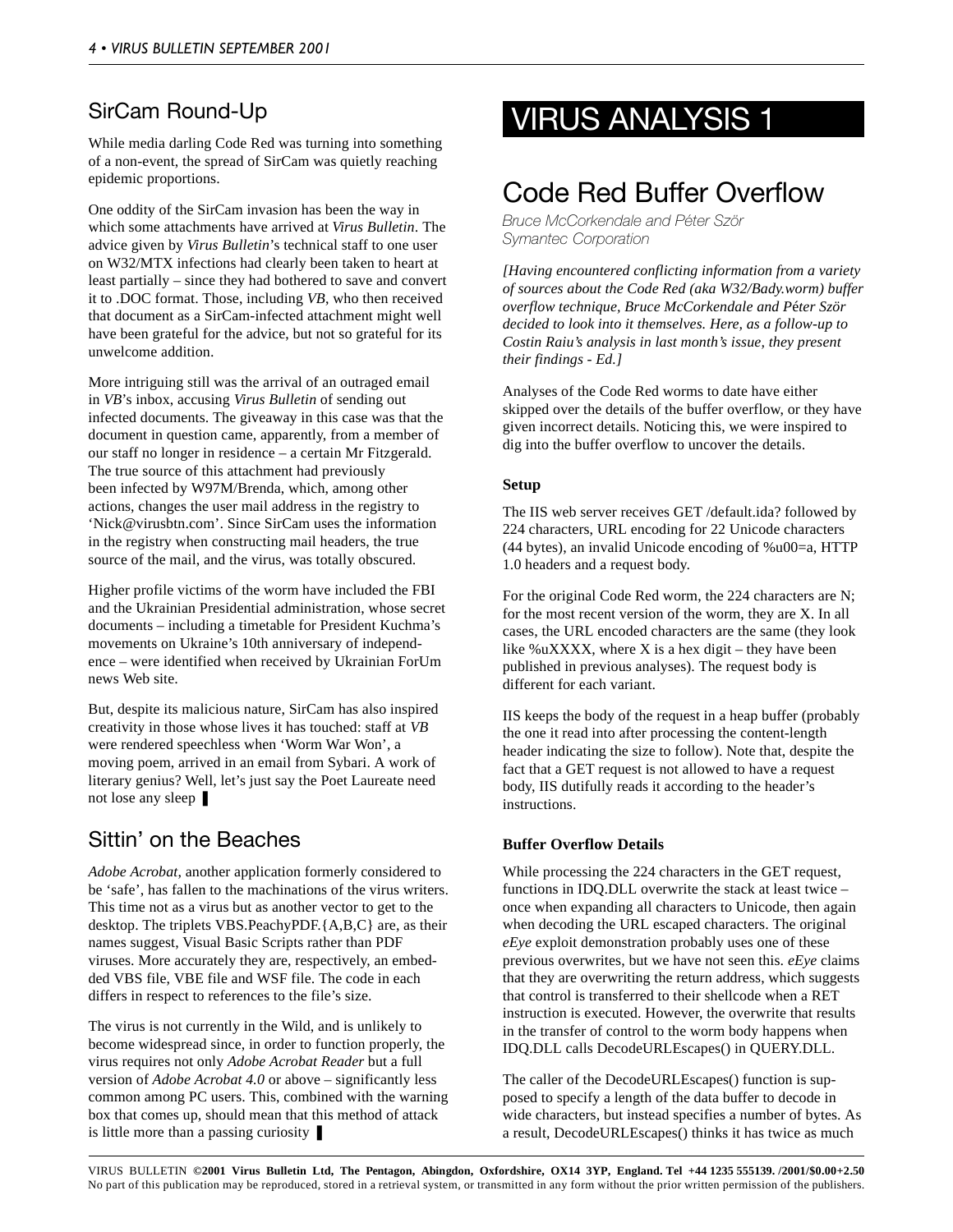room as it actually has, so it ends up overwriting the stack. Some of the decoded Unicode characters specified in URL encoding end up overwriting a frame-based exception block. Even after the stack has been overwritten, processing continues until a routine is called in MSVCRT.DLL. This routine notices that something is wrong and throws an exception.

Exceptions are thrown by calling the KERNEL32.DLL routine RaiseException(). RaiseException() ends up transferring control to KiUserExceptionDispatcher() in NTDLL.DLL. When KiUserExceptionDispatcher() is invoked, EBX is pointing to the exception frame that was overwritten. (That EBX is pointing here is a side-effect of the immediately previous processing.) The exception frame is composed of four DWORDs, the second of which is the address of the exception handler for the represented frame.

The URL encoding whose expansion overwrote this frame starts with the third occurrence of %u9090 in the URL encoding, and is as follows:

#### %u9090%u6858%ucbd3%u7801%u9090%u9090%u8190%u00c3.

This decodes as the four DWORDs: 0x68589090, 0x7801CBD3, 0x90909090 and 0x00C38190. The address of the exception handler is set to 0x7801CBD3 (second DWORD), and KiUserExceptionDispatcher() calls there with EBX pointing at the first DWORD via CALL ECX.

The instruction CALL EBX is at address 0x7801CBD3 in MSVCRT.DLL. When KiUserExceptionDispatcher() invokes the exception handler, it calls to the CALL EBX,

which, in turn, transfers control to the first byte of the overwritten exception block. When interpreted as code, these instructions find and then transfer control to the main worm code, which is in a request buffer in the heap.

The author of this exploit needed the decoded Unicode bytes to function both as the frame-based exception block containing a pointer to the 'exception handler' at 0x7801CBD3, and as runable code. The first DWORD of the exception block is filled with four bytes of instructions arranged so that they are harmless, but also place the 0x7801CBD3 at the second DWORD boundary of the exception block. The nop, nop, pop eax, push 7801CBD3h accomplish this task easily.

Having gained execution control on the stack (and avoiding a crash while running the 'exception block'), the code finds and executes the main worm code.

This code knows that there is a pointer (call it pHeapInfo) on the stack 0x300 bytes from EBX's current value. At pHeapInfo+0x78, there is a pointer (call it pRequestBuff) to a heap buffer containing the GET request's body, which contains the main worm code. With these two key pieces of information, the code transfers control to the worm body in the heap buffer. The worm code does its work, but never returns – the thread has been hijacked (along with the request buffer owned by the thread).

#### **Conclusion**

This technique of usurping exception handling is complicated (and crafting it must have been difficult). The brief

> period between the release of the *eEye* description of the original exploit and the appearance of the first Code Red worm leads us to believe that this technique is somewhat generic. Perhaps the exception handling technique has been known to a few buffer overflow enthusiasts for some time, and this particular overflow presented the perfect opportunity to use it.

Having exception frames on the stack makes them extremely vulnerable to overflows. This is an oversight in the current OS implementations, but *Windows XP* provides a new 'Vectored Exception Handling' feature that could allow exception frame data to be kept on the heap (however, current compilers only use stack-based exception frames).



Figure 1: Stack, Heap, and Frame Layout.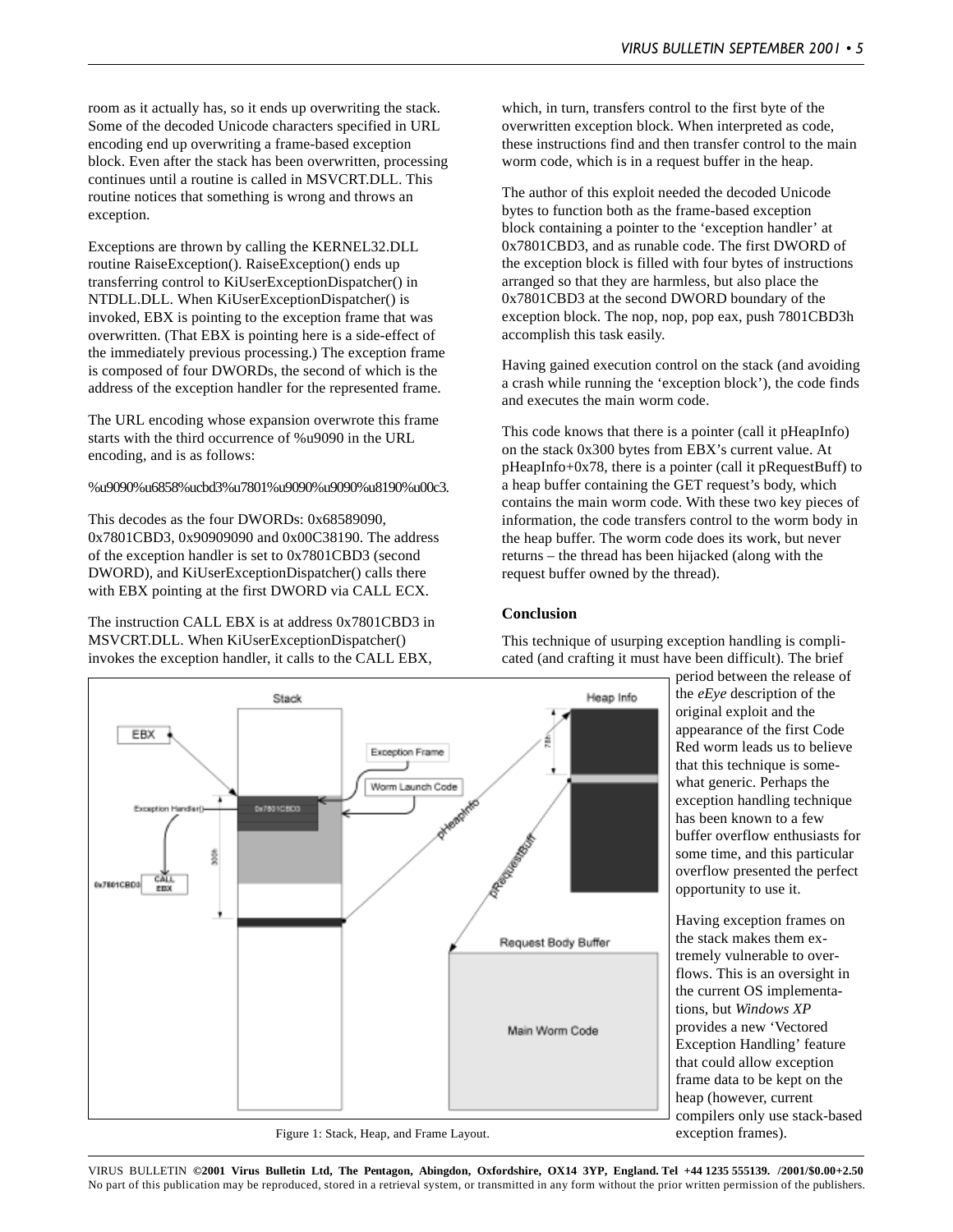# VIRUS ANALYSIS 2

# Streaming Infections

*Costin Raiu Kaspersky Lab, Romania*

About a year ago, two Czech virus writers put some of their time into the making of the first computer virus to take advantage of the NTFS facility called 'streams'. Win2K/Stream.3628 infects PE files by replacing their body with a copy of itself, while saving the original content of the file in an additional stream within the NTFS structure of the file. However, this technique did not become popular, and no similar viruses were written …until recently.

### **Potok?**

'Potok' is a Russian word, meaning 'stream', but what interests us most is that 'Potok' is also the name of a recent mass-mailing VBS virus, which happens to use NTFS streams.

Written by someone who goes by the nickname 'Lord Nikon', the virus is not extremely complex – there are only about 253 lines in the main VBS source, of which a good deal are comments. Most of the comments are part of a 'development diary' of the author, which starts on 21st July. The last entry in the log is dated 30th July, on which date the author mailed his creation to a selection of AV developers around the world. Apparently, the virus author used code pieces from the VBS samples included in an MSDN article called 'A Programmer's Perspective on NTFS 2000' which, among other things, contains some hints on how to recognize NTFS volumes from VBS, and how to operate with streams.

### **Arrival**

Like most self-mailing VBS viruses, VBS/Potok arrives in the form of an email message which has the virus code attached. The attached filename in infected emails is 'driver.doc{46 spaces}.vbs'.

When run, the first thing the 'driver.doc[...].vbs' file does is to make a copy of itself in the *Windows* directory. This copy will be used further along the mass-mailing step. Then, if not already present, it will create an empty file named 'odbc.ini' in the same folder, and it will check whether the drive hosting the virus copy is an NTFS-formatted volume. If the drive is not NTFS-formatted, the virus simply exits at this point. However, if the drive is NTFS, it will proceed to dump four other scripts in four associated streams of the 'odbc.ini' file, named 'main', 'mail', 'user' and 'group', each of which holds various pieces of the virus code.

After that, the virus creates another file in the 'system32' subdirectory of the operating system root. The file, named 'go.vbs', contains code which is designed to reverse the virus source splitting in the above-mentioned four streams.

After creating 'go.vbs', the main virus component waits ten seconds, then proceeds to execute it. So, 'go.vbs' carries the infection process further. It creates (yet!) another file, named 'notepad.vbs', in the 'system32\ras' directory and fills it with the contents of the 'main', 'mail', 'user' and 'group' streams of the 'odbc.ini' virus holder. Next, it waits another ten seconds, and passes the control to 'notepad.vbs'.

Now, if you think that 'notepad.vbs' creates a file again, and dumps various things into it, sleeps for ten seconds,

| New Generation of drivers. - Message (Rich Text)                                                                                                                                                                                  |   |
|-----------------------------------------------------------------------------------------------------------------------------------------------------------------------------------------------------------------------------------|---|
| File Edit View Insert Format Tools Actions Help                                                                                                                                                                                   |   |
| $\begin{array}{c} \begin{array}{c} \end{array} \end{array}$<br>$\downarrow$<br>$\boxed{2}$<br>Arial<br>※ 4 色 1<br><b>COLLEGE</b><br>$\left[\begin{array}{c} \circ \circ \\ \circ \circ \end{array}\right]$ Options<br>П<br>i⊡Send | ≫ |
| victim@victim.co<br>$To_{\omega}$ .                                                                                                                                                                                               |   |
| $C$ c                                                                                                                                                                                                                             |   |
| New Generation of drivers.<br>Subject:                                                                                                                                                                                            |   |
| Microsoft has published new driver for all types Video Cards, compatible with Windows<br>95/98/NT/2000/XP. You can read about it in attachment document. Best wishes,Microsoft.                                                   |   |
| driver.doc<br>$\cdots$                                                                                                                                                                                                            |   |

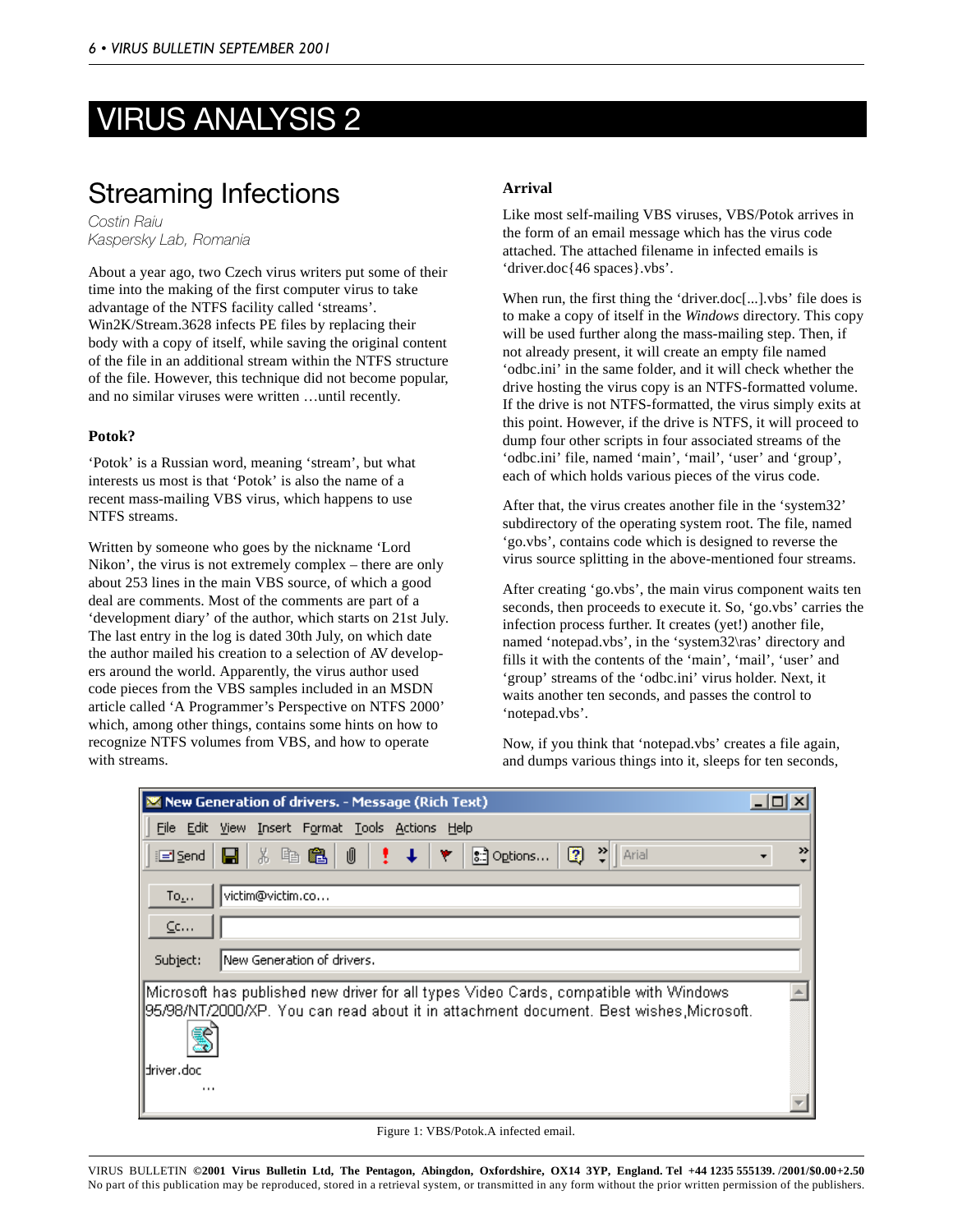then executes it, you are wrong. In fact, 'notepad.vbs' is the last file in this process, and it holds the virus replication code as well as some other code (explained below). The replication code will instantiate an 'Outlook.Application' object, in much the same way as the LoveLetter virus does. For the first 50 entries in the first *Outlook* address list it will create emails with a message supposedly from *Microsoft*, the subject 'New Generation of drivers', and with the 'driver.doc[...].vbs' file attached.

Next, the virus attempts to backdoor the local machine. For this, it tries to create an account named 'Lord\_Nikon' with the password 'password', which will only work if the account running the virus has administrative privileges. In addition it will attempt to add the 'Lord\_Nikon' account to 'Administrators' as well as the Russian-equivalent of the 'Administrators' user group. As an interesting detail, the virus attempts to create the 'Lord\_Nikon' account, as well as executing the other account-related operations, first through the use of two objects, named 'WinNT://server' and 'WinNT://server/group'. On my test machines this operation failed, but the virus contains a second method by which to accomplish this task, based on the external 'net.exe' application. It runs two commands, 'net user Lord\_Nikon password /add' and 'net localgroup Administratotrs Lord\_Nikon /add', the first of which works quite well , therefore 'backdoor-ing' the system with the 'Lord\_Nikon' account. However, as you can see, the author included a typo ('Administratotrs') in the second command, therefore the 'Lord\_Nikon' account will not be added in the Administrators group.

After that, 'notepad.vbs' terminates execution, and along with it, the virus execution cycle is finished. Since the virus keeps no track of the mails it sends, executing it again on the same machine will prompt it to attempt to send itself via email one more time, as well as attempting to perform all the other 'backdoor-ing' operations.

Given that the two 'net…' commands open two Win32 console windows, it's less likely that the virus will go unnoticed, and the fact that it doesn't delete 'go.vbs' or 'notepad.vbs' also decreases its chances of remaining undetected by AV scanners.

An interesting point is that most of the virus dropping/ recombination routines are massively split into pieces using the VB operator '\_'. This must have been used as an antiheuristic measure but, unfortunately for 'Lord Nikon', many AV products have no problem in detecting it heuristically, regardless of the line splitting.

#### **Detection/Removal**

Hopefully, by now, most AV products will have been updated to search within the NTFS streams associated with a file. In this particular case, there is no other chance to detect if the 'odbc.ini' file has been touched by the virus, and cleaning it also requires the product to wipe the 'main', 'mail', 'user' and 'group' streams. Besides that, detection

and removal of the 'go.vbs' and 'notepad.vbs' files is trivial. One should also keep in mind that a machine infected by the virus might also have an extra 'Lord\_Nikon' user account, so checking user accounts is a must after a compromise by 'Potok'.

#### **The Virus Author's Diary**

As mentioned in the introduction, the virus contains a couple of comments from the author, apparently written during the time he was developing the code. My thanks go to Dmitry Gryaznov from *NAI*, who took some time to translate the comments and provided further information regarding some of the details from the 'diary'. 'Lord Nikon' claims that he started coding the first version of the virus around July 16th, and finished it on July 30th. During those two weeks, he seems to have worked through the nights, or at quite early hours, if we are to believe some of the entries in the log. I'd say, given the amount of time the author seems to have needed to finish the virus, he/she was probably a novice in VBS programming, with very little previous experience.

#### **Conclusions**

'Potok' is not necessarily a breakthrough in virus development, but it shows an interesting path which may lead to more complicated things in the future. At the time of writing, the vast majority of computer users are not running NT/2K systems, and some of those actually running such machines still have FAT/FAT32 drives. Therefore, I believe that, right now, a virus which depends on NTFS streams to replicate has little opportunity to reach the level of spread of a virus like LoveLetter or VBSWG.J. However, this kind of technique can be used as an addition to the main operations of viral code to complicate detection and disinfection.

I'd say that, if an anti-virus product doesn't support NTFS streams scanning and disinfection, it's not such a big problem, at least not yet. But, with more viruses attempting to use them, and with the forthcoming *Windows XP*, an NTbased OS which supports NTFS and NTFS streams, it's as well to keep an eye on the viral developments in this area, just in case.

| VBS/Potok |                                                                                                                                                                                                                          |  |  |  |  |  |
|-----------|--------------------------------------------------------------------------------------------------------------------------------------------------------------------------------------------------------------------------|--|--|--|--|--|
| Aliases:  | VBS/Stream.                                                                                                                                                                                                              |  |  |  |  |  |
| Type:     | Mass mailing VBS virus.                                                                                                                                                                                                  |  |  |  |  |  |
| Payload:  | Backdoors the system by creating a<br>user named 'Lord Nikon'.                                                                                                                                                           |  |  |  |  |  |
| Removal:  | Remove 'system32\go.vbs',<br>'system32\ras\notepad.vbs', and the<br>streams 'main', 'mail', 'user' and 'group'<br>from the 'odbc.ini' file from the<br>Windows directory. Also, delete the<br>'Lord Nikon' user account. |  |  |  |  |  |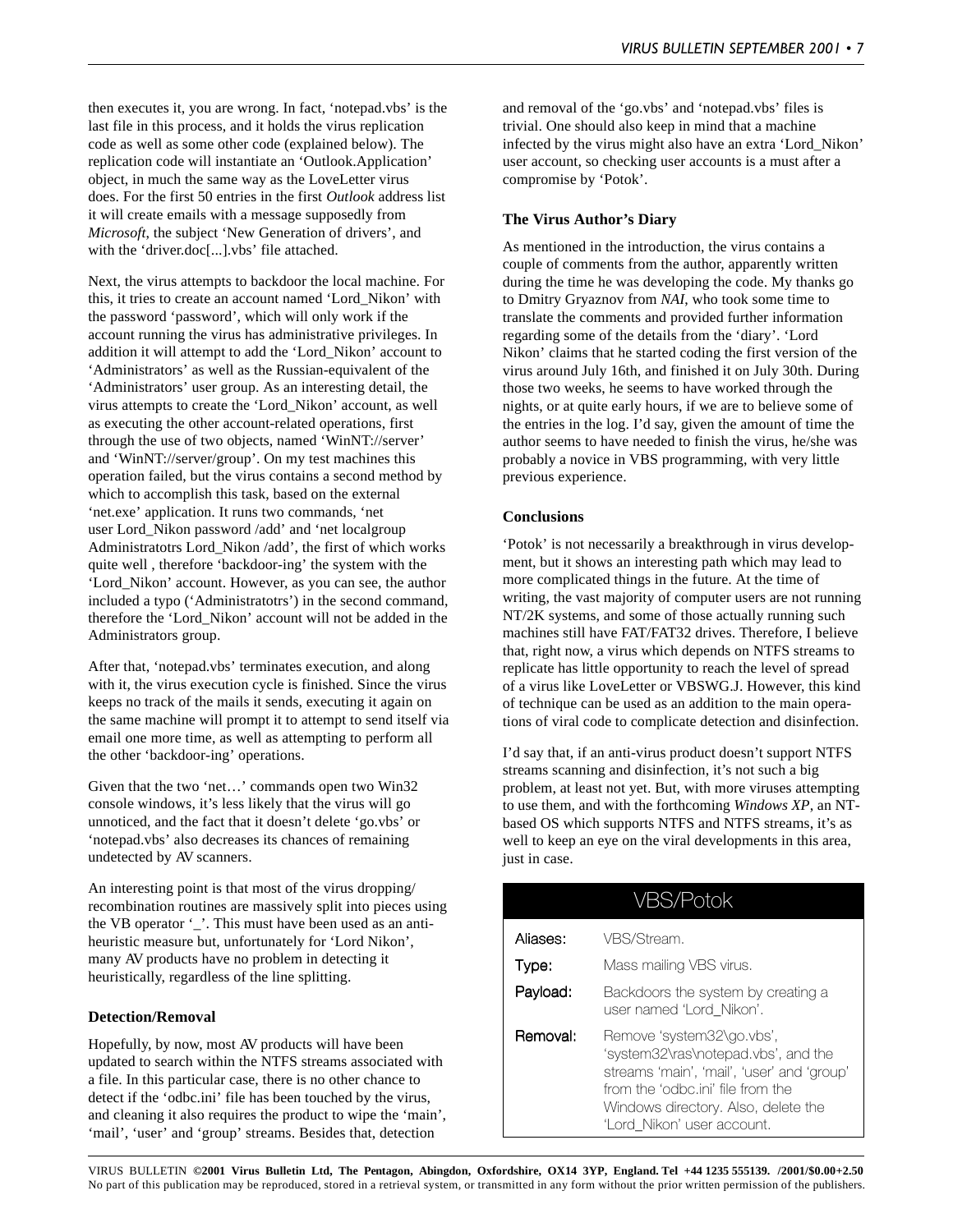# VIRUS ANALYSIS 3

# SirCamstantial Evidence

*Peter Ferrie and Péter Ször Symantec Corporation, USA*

Although SirCam made a name for itself sending out random files and personal documents from infected PCs, not all of the information that spread with Win32/SirCam was spread by the worm itself. Almost as soon as updated descriptions of SirCam were posted to Web sites, selected texts from these descriptions appeared on other sites, complete with identical spelling errors and inaccuracies.

Evidently the emerging complexity of new 32-bit worms is proving a tough challenge for every one of us in this business: if ExploreZip was boring and difficult to analyse, SirCam was a major pain. SirCam's author tried to make sure that the analysis would not be straightforward. The worm is written in a high-level language, but all the string constants (including its email message) are encrypted in such a way that it took a little while to decrypt completely (at least for some of us).

### **Start Your Engines**

Win32/SirCam usually arrives as an attachment to an email. This attachment is special, because it contains not only SirCam itself, but an additional file (attached to the end of SirCam), which has been 'stolen' from the Personal or Desktop directory of the sender's computer.

When this attachment is run, SirCam will detach the stolen file and display it. The way in which the file is displayed depends on its suffix. If the suffix is .doc, SirCam will attempt to run *WinWord*. If this fails, then *WordPad* will be used instead. If the suffix is .xls, SirCam will run *Excel*. If the suffix is .zip, SirCam will run *WinZip*. If the suffix matches none of these, SirCam will run rundll32. Even in the event that no suitable application can be found to display the file, SirCam will install itself in the system. There is the additional risk that the stolen file might contain confidential information, or even macro viruses, in the case of *WinWord* and *Excel* documents, which SirCam will help to spread further.

SirCam begins installation by attempting to copy itself into the Recycle Bin. It is assumed that this is called 'Recycled', and that it is located on the drive that contains *Windows* (the hard-coded directory name is the one thing that prevents SirCam from functioning correctly in *Windows NT/2000/XP*, in which the Recycle Bin is named 'Recycler').

Once SirCam has placed itself in the Recycle Bin, where it is hidden from the view of programs such as *Explorer*, SirCam will copy itself to the System directory, using the

name 'SCam32.exe'. A new value, Driver32, is placed in the RunServices key in the registry, which refers to the SCam32.exe file. Thus, the worm will run whenever *Windows* is booted.

Additionally, SirCam.exe installs itself as the application that handles requests to run other .exe files, by changing the exefile Open key (HKCR\exefile\shell\open\command) in the registry. In this way, SirCam gains control whenever an application is run. This is not a new technique. In fact, the PrettyPark worm was one of the first viruses to utilize this technique, more than two years ago.

Not content with such control, SirCam will also watch for requests to run applications in the Desktop directory (referred to by …\Explorer\Shell Folders\Desktop in the registry). When such a request is made, SirCam will prepend itself to the specified file, before running the application! Thus, even if the registry is restored and the files are removed from the Recycle Bin, infected files could remain in the Desktop directory.

### **Spread the Word**

After installation is complete, SirCam will search the local network for computers which allow unrestricted access. SirCam will copy itself to the Recycled directory on each unprotected computer that is found and append a line to the Autoexec.bat file. The line will run the SirCam file from the Recycle Bin whenever the computer is booted. Then SirCam will rename rundll32.exe to run32.exe in the Windows directory on the remote computer, and create another copy of SirCam in its place. Neither the copying of the SirCam files to remote computers nor the emailing to other users occurs in *Windows NT*/*2000/XP*, however each of the other effects can be observed.

### **Randamn**

The date-activated trigger is checked at this point, however two factors prevent it from working. The least significant of these factors is the dependency on the date format used by the computer, which SirCam requires to be dd/mm/yy (as opposed to mm/dd/yy, for example). However, the more significant factor is that the trigger contains a random component, but the random number generator is never initialized, resulting in there being no chance of producing the required condition.

Unfortunately, there are two other ways in which the payload can be activated. One is by renaming one of the three files, SirC32.exe, SCam32.exe, or rundll32.exe, to another name and running that file. The other is to run an attachment whose stolen file contains the characters 'FA2' not followed immediately by the characters 'sc'. The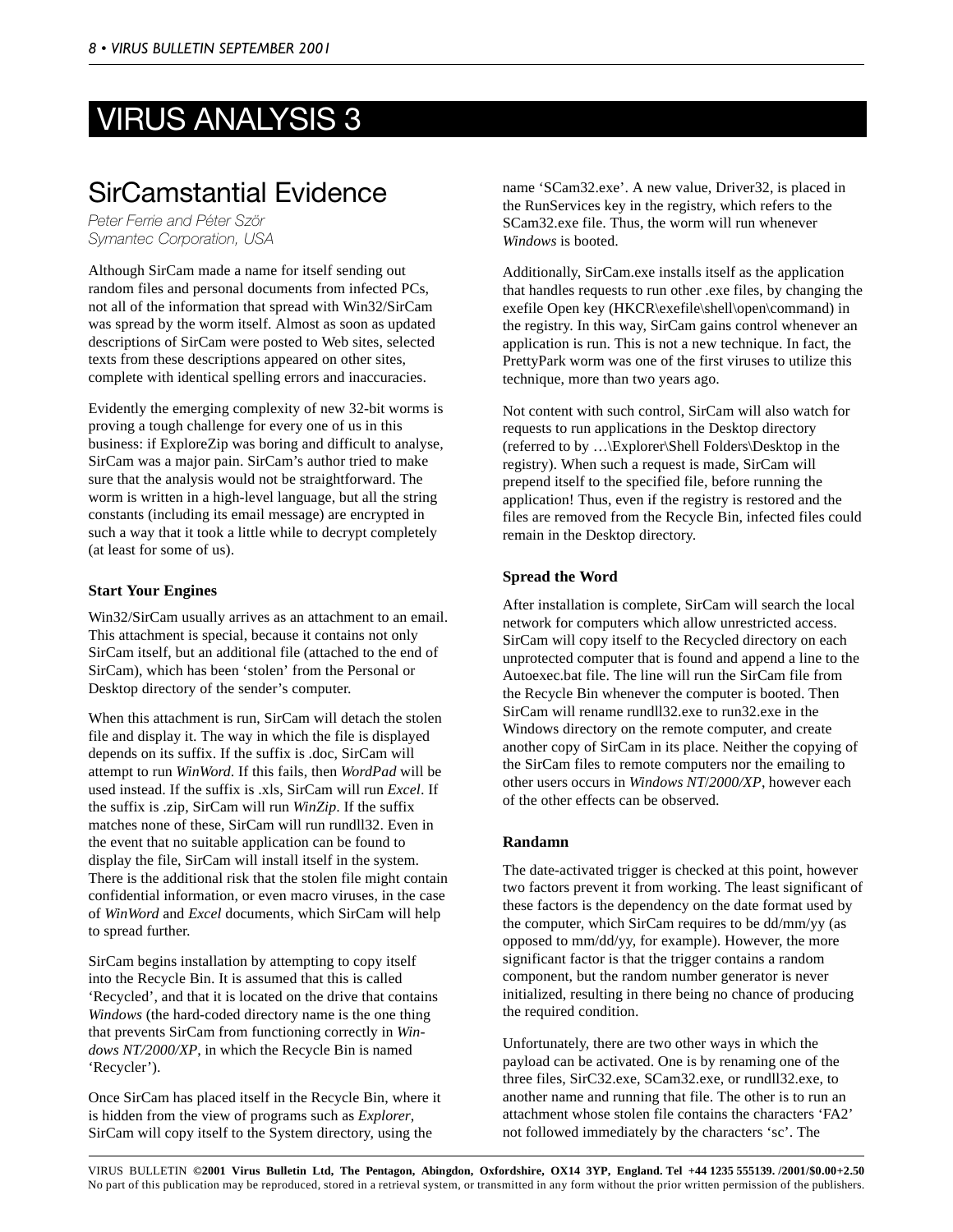payload deletes all files in all directories on the drive that contains *Windows*.

The missing randomiser initialization prevents SirCam from copying itself to the Windows directory as ScMx32.exe, and copying itself to the Startup directory (referred to by …\Explorer\Shell Folders\Startup in the registry) as Microsoft Internet Office.exe. It also prevents SirCam from creating, on October 16, a file that fills the remaining disk space.

#### **I'm Sending You a Letter**

When SirCam is run for the first time, it will change *Internet Explorer's* Download directory (referred to by HKCU\Software\Microsoft\Internet Explorer\Download Directory in the registry) to point to the Desktop directory, in order to maximize the use of the prepending routine mentioned earlier.

During the second execution, SirCam will gather email addresses into files stored in the System directory. SirCam searches for email addresses in *Internet Explorer's* Cache directory (referred to by HKCU\Software\Microsoft\ WindowsCurrentVersion\Explorer\Shell Folders\Cache in the registry), the user's Personal directory (referred to by HKCU\Software\Microsoft\Windows\CurrentVersion\Explorer\Shell Folders\Personal in the registry), and the directory that contains the *Windows* Address Books (referred to by HKCU\Software\Microsoft\WAB\WAB4\Wab File Name in the registry), in files whose name begins with 'sho', 'get', or 'hot', or whose suffix is 'htm' or 'wab'.

Thus, SirCam creates a file called scy1.dll, which contains the addresses from %cache%\sho\* files, sch1.dll contains the addresses from %cache%\get\* and %cache%\hot\* files, sci1.dll contains the addresses from %cache%\\*.htm files, sct1.dll contains the addresses from %personal%\\*.htm files, and scw1.dll contains the addresses found in \*.wab files.

If the Address Book registry key is not found, SirCam will search for WAB files in the System directory instead. After creating the lists of email addresses, SirCam will search for files to attach to the emails that it will send. The list that is created consists of the name of every .doc, .xls, and .zip file in the user's Personal and Desktop directory and is called scd.dll. An apparent oversight on the part of SirCam's author prevents the inclusion of .exe files in the list.

On the third and subsequent runs, and if an active connection to the Internet exists, SirCam will retrieve the information required to send email using SMTP. Sending mail using SMTP avoids relying on an email program such as *Outlook*. The SMTP information consists of the current user's email address (HKCU\Software\Microsoft\Internet Account Manager\Default Mail Account\Accounts\SMTP Email Address in the registry), the address of the email server (HKCU\Software\Microsoft\Internet Account Manager\Default Mail Account\Accounts\SMTP Server in

the registry) and the user's display name (HKCU\Software \Microsoft\Internet Account Manager\Default Mail Account\Accounts\SMTP Display Name in the registry).

If, for some reason, this information does not exist, SirCam will use prodigy.net.mx as the email server, and the user's logon name as the email address and display name. Then SirCam will attempt to connect to an email server. First, it will try the user's own email server (or prodigy.net.mx). If this fails, SirCam will attempt to connect to the email server of the person who sent the infected email. This is possible because SirCam carries within it the email information of the previously infected person. If this connection fails, then SirCam will attempt to connect to goeke.net, then enlace.net, then doubleclick.com.mx.

#### **Compositions**

If one of the connections to an email server is successful, an email is constructed in the following way: if the language used on the current user's computer is Spanish, SirCam will send email in Spanish, otherwise it will use English.

The email body consists of three lines. The first line of the email body is always 'Hola como estas?' in Spanish, and 'Hi! How are you?' in English; the third line is always 'Nos vemos pronto, gracias.' in Spanish, and 'See you later. Thanks' in English. The second line is chosen from the following list, in Spanish:

- 'Te mando este archivo para que me des tu punto de vista'
- 'Espero me puedas ayudar con el archivo que te mando'
- 'Espero te guste este archivo que te mando'
- 'Este es el archivo con la informacion que me pediste'

and, in English:

- 'I send you this file in order to have your advice'
- 'I hope you can help me with this file that I send'
- 'I hope you like the file that I sendo *[sic]* you'
- 'This is the file with the information that you ask for'

However, since the randomiser is not initialized, the choice is reduced to the first line alone, until October 16, or until SirCam has been run at least 8000 times, at which point the last line can be chosen, too.

As long as an active connection to the Internet exists, SirCam will send email to every address in each of the email lists that it created. It will send an email three times to each address in the scw1.dll list, then once each to all the other addresses, in the order: scy1.dll, sch1.dll, shi1.dll, and sht1.dll, before starting again with scw1.dll.

SirCam keeps the current mailing position in the registry, so if the connection is broken and restored later, SirCam can continue to send mail as though it were never interrupted.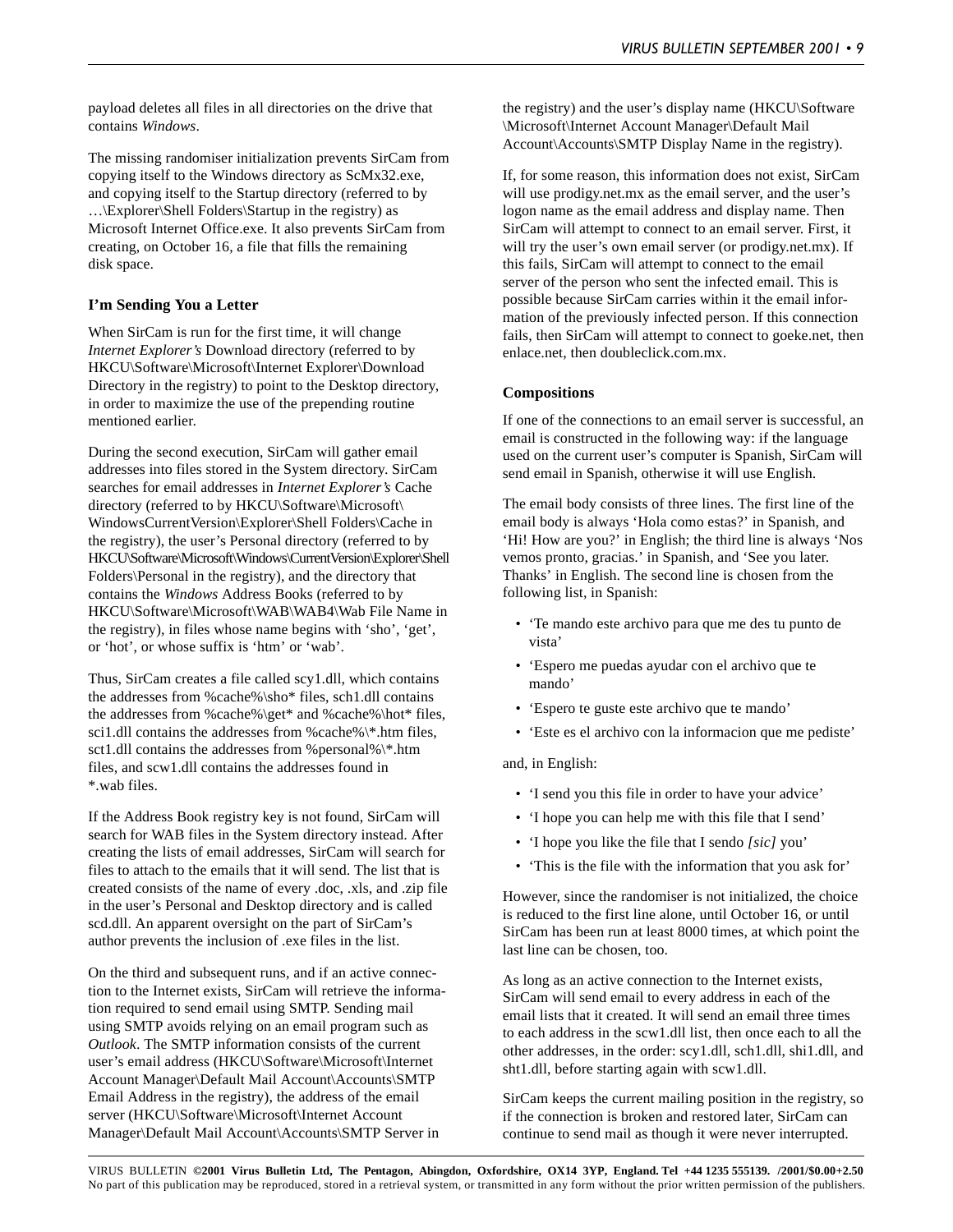Interestingly, SirCam ensures that the current user never receives an email from SirCam. In the case that the recipient is the current user, SirCam will send the mail instead to email address otrorollo@esmas.com.

### **I'm Sending You a File …**

For each email it sends, SirCam will randomly select a file from the scd.dll list, prepend itself to that file, attach an additional extension, chosen randomly from 'pif', 'lnk', 'bat', or 'com', and send the email. The lack of the randomiser initialisation has no impact on the emailing routine. If an Internet connection exists for long enough, eventually every recipient will receive multiple copies of every file in the list, and among those copies all four of the random extensions will be represented. To avoid overloading email servers, SirCam remains idle for one minute between sending each email.

In some ways, SirCam's success has had much to do with luck: the emails SirCam constructs are unintentionally malformed such that it appears, to some email scanning products, that the mail contains no attachment. This has allowed the worm to slip past some gateway scanners, though this is far from the sole reason for SirCam's widespread distribution.

#### **Conclusion**

Evidently SMTP propagation is the hot topic of the year. Even the first Win32 mass-mailer, Parvo (see *VB*, January 1999) used an SMTP engine. However, most of the worms that have utilized SMTP mailing so far have got a few things wrong. Thanks to the implementation mistakes and bugs, it was a little while before SMTP worms could take their real place. Most of the previous worms have lacked some important detail in their spreading mechanism. For instance, Magistr often sends clean files or files that will not run on the recipients' computers because of some missing DLLs. As VBS creations are controlled with proactive technologies, so virus writers turn their attention to the creation of more dangerous binary worms. One thing is for sure: there is more to come!

### W32/SirCam.worm

| Aliases: | W32.Sircam.Worm@mm,<br>Win32/SirCam@mm.<br>Backdoor.SirCam.                                                       |
|----------|-------------------------------------------------------------------------------------------------------------------|
| l vpe:   | Win32 SMTP mass-mailer worm.<br>prepender.                                                                        |
| Payload: | Propagates confidential files, attempts<br>to delete all files on disk, attempts to<br>eat up free space on disk. |
| Removal: | Fix registry and modified files, delete<br>standalone worm copies, restore<br>infected ones from backups.         |

# FEATURE

# Apple Blight

*Paul Baccas Sophos Plc, UK*

The Apple Macintosh has the dubious honour of having been the target of the first recorded computer virus. Yet you might be forgiven for believing that the Macintosh no longer exists, as both the virus-writing community and the anti-virus vendors have, of late, largely ignored this operating system.

The situation is not helped by an attitude of complacency among Mac users. A typical response from a Mac user on the subject of computer viruses is: 'Viruses do not happen on my computer!' In fact, they *should* be asking, 'How will this virus affect my Mac?' And it is not just the Mac users who seem to be ignorant of the risk of viral attacks; Mac developers seem to suffer from the delusion that viruses are something that only happen to other operating systems.

The past 12 months have seen the vulnerabilities of the Macintosh operating system highlighted by both new and old threats. AplS.Simpsons.A represented a new threat, whose possibility was known to researchers, though its arrival was still somewhat unexpected. The old threat was that of the macro virus, and arrived in the form of W97M.Melissa.W(see *VB*, February 2001, p.3) .

### **The Simpsons in the Big Apple**

Why is New York called the Big Apple? Perhaps because it is full of worms.

The AplS.Simpsons.A worm was not only the first piece of malware to use AppleScript, but also the first piece of Mac malware to implement mass-mailing capabilities. Like its cousins on the Wintel platform (VBS/VBSWG etc.), the worm makes use of the automation abilities of mail programs. In this regard it has more in common with *Office* and Script infectors on the Wintel platform than with other native Mac infectors. The use of automation is now a fundamental part of the macro and Script virus area.

When speaking about *Outlook 2001* at the *MacWorld Expo* earlier this year, one *Microsoft* employee is reported to have said, '… in response to my query about how will the Mac version deal with Melissa, and other VBA-created virii, the response from *Microsoft* was, "Easy, we don't support Visual Basic in the product, but we are going to try and have an excellent AppleScript implementation."' (*MacTech*, February 2001.)

The belief that automation is a good thing seems to prevail among software developers, and most Macintosh products are in some way controllable via AppleScript. When I was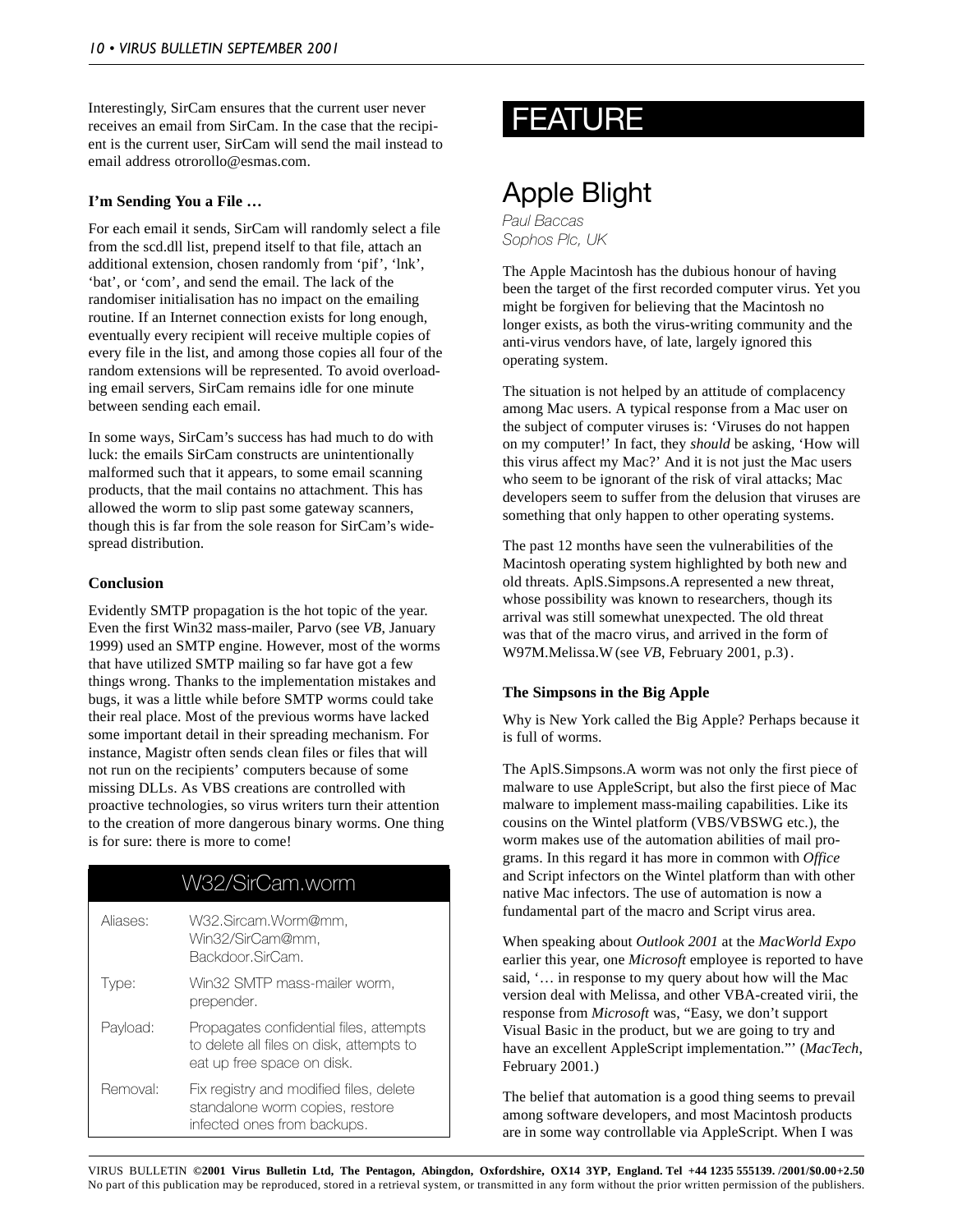asked, in January 2001, about the possibility of the occurrence of a Loveletter-type worm on the Macintosh my response was, 'I am now of the opinion that it would be possible, on a Mac, for a virus/worm to send emails.'

I reached this conclusion simply by viewing the Scriptable Items list that is provided by AppleScript in several mail programs, combined with the number of freely available AppleScripts on the Web for autoresponse to emails. Typing 'AppleScript' into the search engine on the Apple Web site revealed a plethora of applications that are scriptable and that a) are mail programs, and/or b) already have virus problems on the Wintel platforms.

Though there have been no confirmed reports of AplS.Simpsons.A worm in the Wild, the ease with which it must have been written, compared with the complexity of the file format, is a worrying feature. There is still debate as to whether researchers actually received samples of two worms or one. The author of AplS.Simpsons.A worm wrote it in such a way that it relied on the presence of several conditions on the OS for it to work. However, I am confident that more could be achieved by this type of malware.

### **Mac(ro)s**

In May 1998, six months after the last major look at the world of Macs and Macros (see *Proceedings of the Seventh VB Conference*, 1997), John Norstad retired *Disinfectant*, the free anti-virus utility for the Mac, saying, 'I made this decision not because of the new Autostart-9805 worm, but rather because of the widespread and dangerous *Microsoft* macro problem.' Now, over three years later, with the number of native Mac viruses around 50 and the number of macro viruses in the thousands, Norstad's decision appears to be justified.

This was in the days of *Word 6.x* and *Excel 7.x* for the Mac and when *Office 97* was becoming standard issue on *Windows*. At the time, the macro virus threat was beginning to top the prevalence tables and was a relatively straightforward problem. Since then, the *Office* products have become more complex, the macro languages more powerful and macro capability has been added into more applications.

### **Office Renovations**

In the applications arena *Office* has undergone some major renovations over the past three years and on the horizon there are more to come. The first was *Office 98* for the Macintosh, which was introduced as a replacement for older versions of *Office* on the Mac. *Office 98* is essentially *Office 97* with a few minor differences. Then came *Office 2000*, a new version of *Office* for WinTel machines with VBA5 replaced by VBA6 and some more comprehensive security features. Next, *Office 2001 for Mac* was released. This is essentially *Office 2000 for Mac* with a few changes as would be expected in a product with a slightly longer development time. Finally, the most recent offerings in the *Office* family are *Office XP* and the Beta of *Office for OS X*.

#### **Virus Developments**

In the virus arena there have been less radical, but equally significant changes.

The upgrade in the macro language in *PowerPoint* to VBA5 meant it became possible to write macro viruses for *PowerPoint*. The realisation by virus writers of the COM nature of the *Office* application and VBA has provided a significant threat, from cross-application viruses to massmailers. Along with this the emergence of multi-partite *Office* infectors has worrying implications. Combined with the rise of anti-heuristic techniques and encryption, this has meant more complex and convoluted code.

#### **Working with Different Offices**

The main difference between the versions of *Office* is the operating systems on which they run. One of the biggest differences is that, on Intel-based processors they use the Little Endian format, while on the others the norm is Big Endian.

There is also the problem of the 4k sector size introduced into the OLE standard in Win2k (see *VB*, October 1999 p.8). Though the OLE2 definitions are a standard, this does not preclude the occasional unforeseen changes in *Word 2001 for Mac*, where a compiler change changed a DWORD into a WORD, giving W97M/Melissa.W. These differences mean that OLE2 handling code must be both robust and accurate.

Another difference concerns how the macro code is stored. Macros written in VBA5/6 are stored in several places in the OLE2 files – there is the compiled code (aka p-code), the execode and the compressed code (though the execode does not always exist). The execode and compiled code are specific to the application from which they are made, for example, a corrupted file with just p-code or execode that replicates under *Office 97* will not work under *Office 98*. When an *Office 97* file is opened under *Office 98* the p-code and execode are recompiled to their *Office 98* forms.

This means that X97M/Jini.A1, which only has *Office 97* execode, does not work under any other platform. Also it means that W97M/Marker.GO and other variations on its theme, which have a corrupt compressed code part and working *Office 97* p-code, will not work under any other platform either. However, the fact that they do not work on other platforms does not preclude those other platforms from acting as conduits for infection. Neither does it excuse the fact that not one of the descriptions of these viruses mentions these facts.

Though differences in code make it obvious to the analyst what should work on various applications/operating systems, descriptions rarely give this information, leaving the user in the dark. Worse than that, the user may think that something is being hidden from them and attempt to investigate for themselves. This kind of tinkering quite often leads to new variants.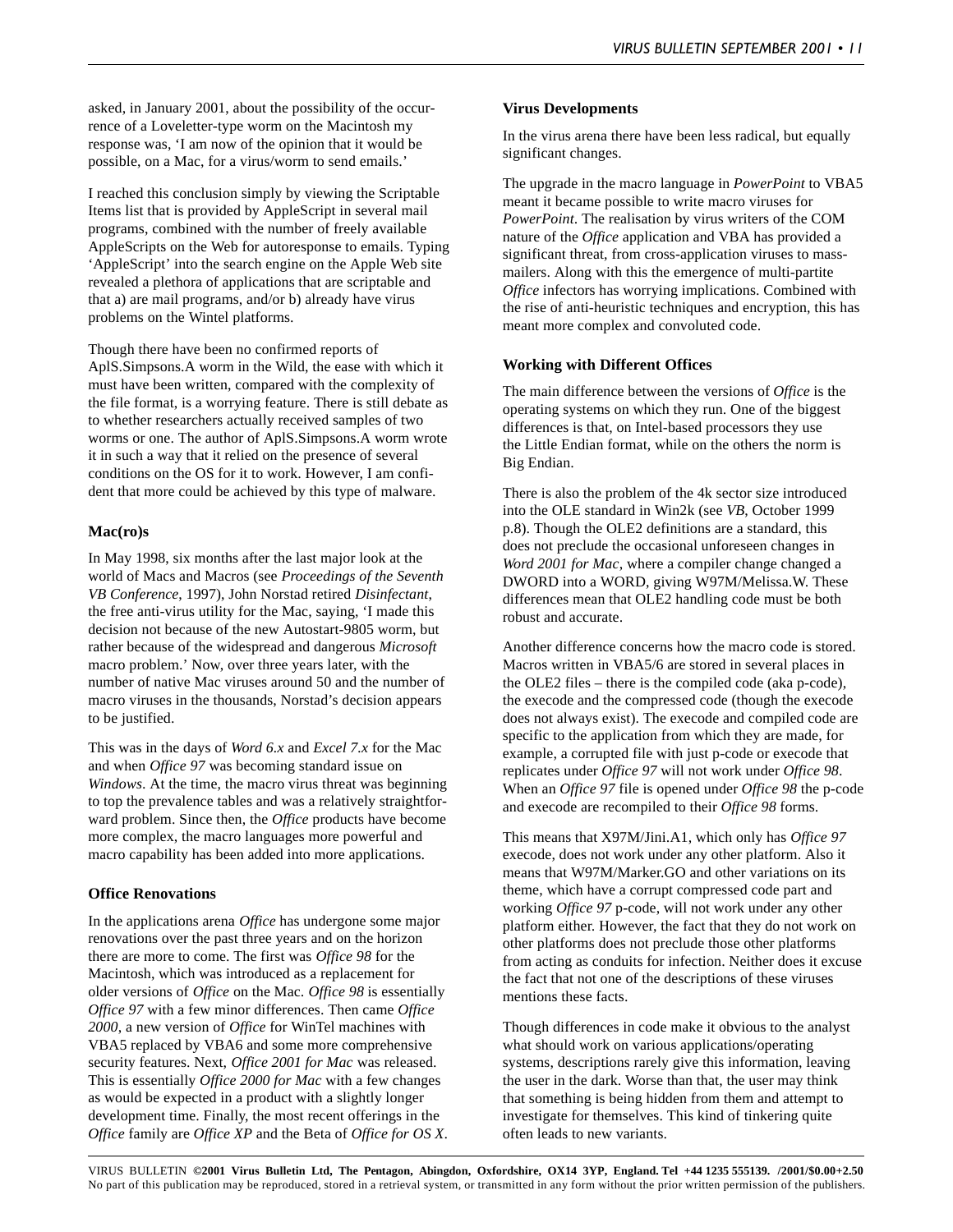

Figure 1: The scriptable items list provided by AppleScript.

The seemingly extreme apathy from Mac users, combined with the general apathy for virus/security news from computer users as a whole, makes it very difficult for AV vendors to get their message across. (The message, of course, being to practise secure computing.)

#### **Cause for Concern**

If you look at the Scriptable Items list (see figure 1) of any *Office* application you will find ample cause for concern. Virus writers were relatively quick to see the advantages of multi-application *Office* infectors and multi-partite *Office* infectors, as well as using *Office* documents as droppers of other malware on Wintel. The potential exists to do all these things on the Mac, with the added advantage for the virus writers of being in a format that would not normally be understood, even by the products produced by those AV companies that cater for the Mac.

It is not all doom and gloom, however; *Office 2001* was the first in the product family that allowed VBA *not* to be installed (although there is one macro virus on the WildList that this will not prevent from replicating).

VBA is not merely a macro language – it is far too powerful for that. When VBS is combined with the power of AppleScript, the consequences will probably be disastrous.

#### **Conclusions**

For once, user education is not the only issue at stake. Even if your product developer does not have a Mac product, their mail gateway product should at least have the ability to detect Mac malware and their server products should be able to detect viruses on Macintosh shares. W97M.Melissa.W caught out too many developers – in fact only one product could detect the virus in the 4K sector size OLE 2 document. And can your mail product detect AplS.Simpsons.A?

The AV community must have the foresight to do the research and be prepared with a fix before these problems occur. I believe that, even if it does not happen next week, we will certainly see more malware utilising the Mac in the future.

# OPINION 1

# Pragmatic Anti-Virus Testing

*Joe Wells AVTestLab.com, USA*

If our industry is to follow the pattern of the rest of the computing world, AV companies will soon become application service providers and, before long, the service capabilities of AV vendors will become the most important aspect of the industry. It is important that anti-virus test methodologies are revised to reflect these changes in the use of AV products.

Mass-mailing threats have demonstrated the need to refocus testing. Once these threats appeared, anti-virus ceased to be simply 'a product' and customer service became a critical consideration. The AV company's ability to respond rapidly to a time-critical threat has come to the fore.

Pragmatic testing addresses the more important issues relating to AV products, especially where time and financial constraints play a part. While I believe such testing should include the traditional issues, it should, in addition, be expanded to include the testing of anti-virus services.

### **Good Testing Requires Good Input**

Companies and testing organizations can access two key resources for input on what needs to be tested.

We can talk to technical managers in large corporations who deal with AV problems every day. (Now, there's a novel idea: ask users what they want to see tested.) This means it's time to admit that these people know their jobs and know what they need. In the past, some AV 'experts' have interpreted user requests as 'wants' as opposed to 'needs'. ('We know better than the users. We'll give them what they really need.') This ideology is wrong. We do not know the users' situation and environment better than they do. When they say they need something, they genuinely do need it. We must listen to them – recognizing them as the professionals they are. Taking their requests and suggestions into consideration will help us fulfil their needs.

There are resources available to us within our own industry. A testing organization can ask an AV company how their product should be tested: QA staff should be asked what they test and how they do it, and technical support staff should be asked what 'really' needs to be tested in a product, based on their experience of the problems they have encountered.

### **Good Testing Requires Good Testers**

What makes for a qualified tester? As in any other field, testing requires knowledge, experience and meticulous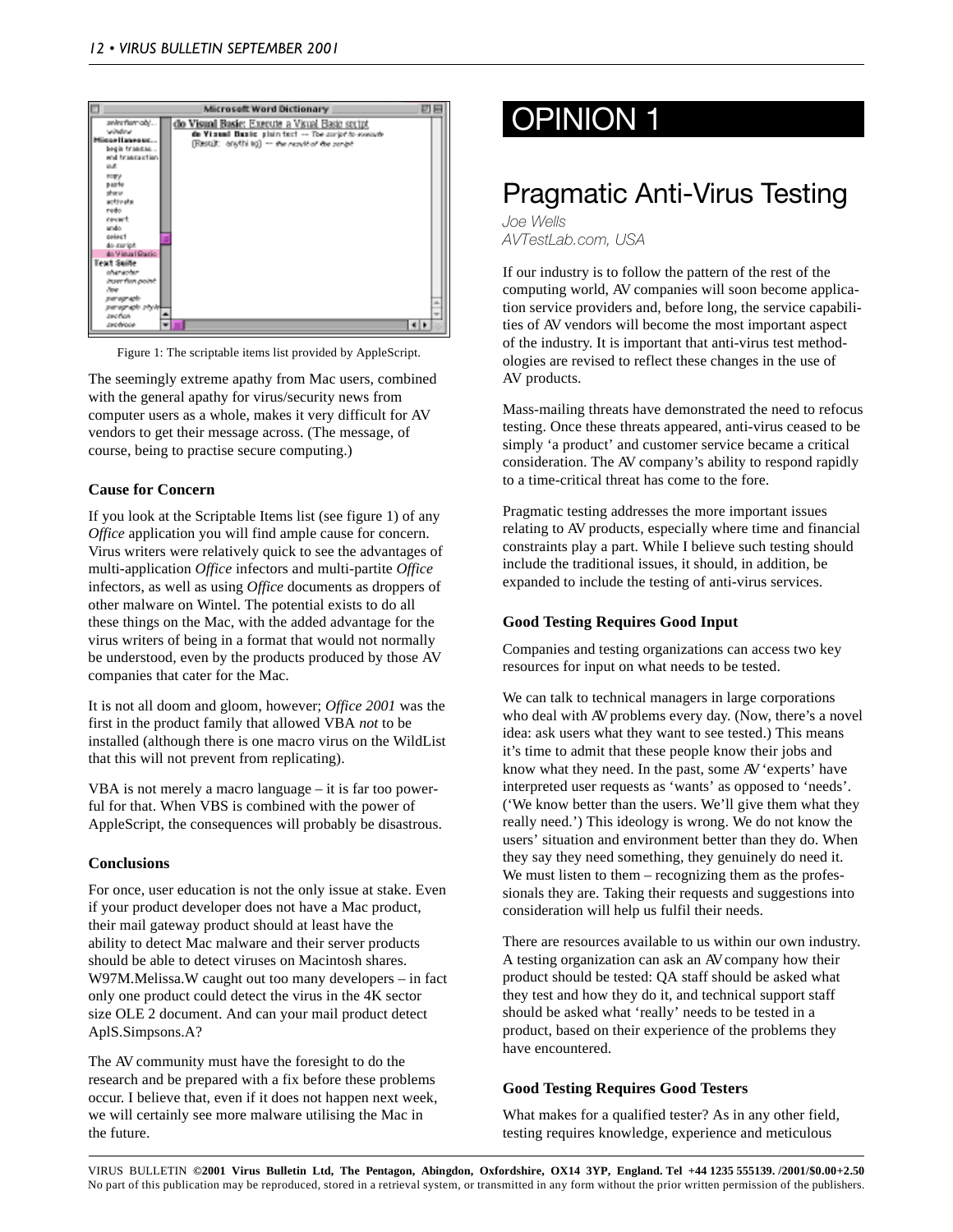methods. In addition, there are issues unique to the testing of anti-virus products and services that require a more specialized knowledge.

For example, one critical and often overlooked issue is the tendency to immediately suspect the AV product when a virus sample is missed. Given the historical quality of viruses and anti-virus products, it is preferable that the tester should suspect the virus sample immediately, rather than the product. It is far more likely that it is the sample which is bad. This leads us to some of the unique aspects of tester qualifications.

A qualified anti-virus tester must have, at the very least, a working knowledge of the following: how viruses work, how anti-virus products work, how to replicate a virus successfully, how to disassemble and analyse a virus, how to verify a virus sample is valid (not corrupted, hacked, and so on), how to verify a virus sample's identity and how to verify that a virus has been 'cleaned' correctly.

These items, in turn, require some knowledge of multiple programming languages (from x86 assembler to VBScript), multiple environments (DOS, Win32, OLE2, *MS Office* Applications, etc.) and multiple file formats (PE Executable, OLE2 stream, master boot code, and so on).

In addition, there are issues regarding anti-virus product testing environments. A qualified test lab must have dedicated test machines to test all types of viruses effectively in these different environments. Such systems must be continually infected and returned to a trusted state. Moreover, it is highly desirable that the overall processes be automated. In turn, the tester must have a good knowledge of these environments.

#### **Good Testing Requires Good Focus**

An anti-virus testing organization should be dedicated to, and highly qualified in, testing anti-virus-specific features. The following list of items should be tested:

- On-demand scanning.
- On-access scanning.
- Email scanning.
- Appropriate repair.
- System recovery.
- Unknown virus detection.
- False positives.
- Product scan speed.
- Update effectiveness.

At the same time, the following service aspects should be tested for accuracy, availability and response time: manual and in-product information, Web site information, newsletter information, email technical support, phone-based technical support and fax-based support.

Of course, in dealing with support services (including a manual, online help, a Web site, etc.), certain aspects cannot be tested objectively. Ease of use, friendliness of interface, and even the clarity of wording, are all subjective, and tests of such features will reflect the personal preferences of the tester.

However, other aspects of support services can be tested in a scientific and repeatable manner. The various sources of information associated with a product (or specific update) can be checked for accuracy and consistency. If 'accuracy' is extended to exclude misleading and exaggerated information, then marketing claims can be tested as well. Response time testing should be applied to email, telephone, and fax support, and included in the test results.

#### **Good Testing Requires Fixing Current Problems**

Aside from additional service testing, future testing must deal with two problematic aspects of current testing: fair certification and heuristic testing.

Seldom do anti-virus product developers release ineffectual or flawed updates. Most have a mature update process. Yet, this stability is often hidden in simple pass-or-fail test reports. For example, if a developer regularly provides solid updates, they pass the test. A sloppy competitor may have to provide several updates before passing the test, yet the subsequent report states simply that both passed. Therefore, the information about the developer's process stability and trustworthiness is hidden. If a developer has a stable, trustworthy process, users should be made aware of this. If, on the other hand, a developer regularly releases ineffective updates, this fact should be made public too.

To solve this problem a testing entity should implement a rating system, which not only validates a developer's update, but also demonstrates the stability of their update process. By extension, this rating can be applied to the detection, repair, and recovery testing above.

For the rest of this section I will refer to this as a 'Vn' rating system.

A Vn rating has two aspects. The 'V' is simply the fact that the product was validated (i.e. certified) because it successfully handled all the threat samples. The 'n' portion is a number representing the update/test iteration that earned the product's 'V' rating. Thus, if the first update sent by the product vendor was successful, it receives a V1 rating, but if it took five attempts, the rating would be V5.

Such a system would provide users with information that is currently generally unavailable. In addition, it would allow anti-virus product developers to demonstrate the stability and trustworthiness of their updating process.

The process of validating each product may be repetitive. For example, if the first update sent by the vendor fails, the tester immediately alerts the vendor, who fixes the problem, and sends a new update for validation. Although an update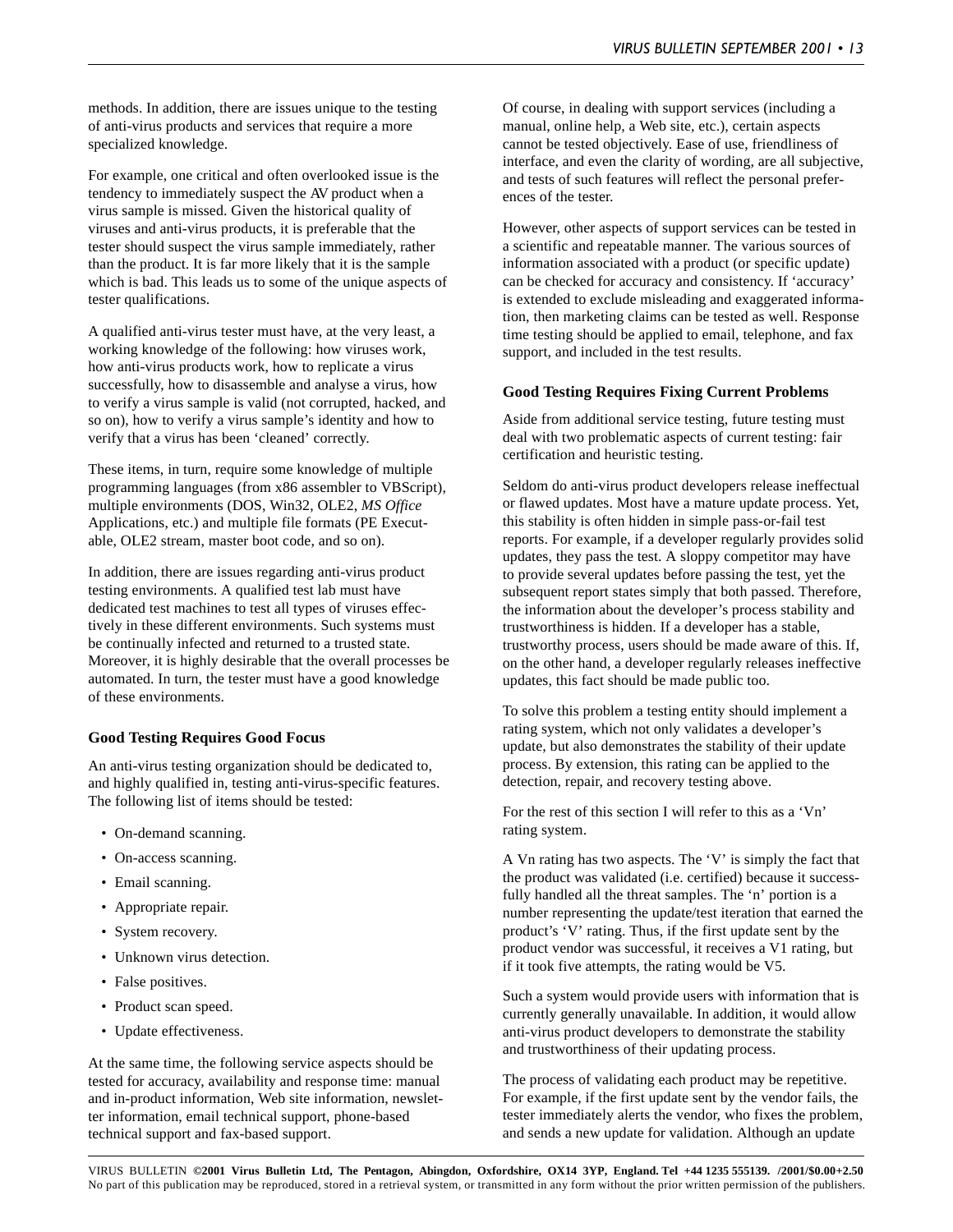is ultimately validated and distributed, this cycle of failure would be reflected in the Vn rating.

The purpose of this approach is to avoid hiding pertinent information from the user – namely, the integrity of the vendor's updating process and related possibility of ineffective updates being distributed.

### **An Approach to Heuristic Testing**

Current testing needs to address a product's ability to deal with new and unknown threats. Products may detect such threats by various means: as variants by fuzzy detection or generically by heuristics, pattern recognition, behaviour, or automated integrity response.

One solution is safe, simple and does not involve using 'virus simulators' or creating new viruses or variants. Rather it uses the tools at hand. All that is needed are a few recent viruses and a current anti-virus product with an older update. For example, have a current version of VerminBlaster on hand, along with a signature database from May, and test it against new samples from the August WildList. This uses real viruses that are a real threat, which the product should not recognize.

This test represents a real-world situation. There really are customers out there who have products with older updates. They really are potential victims of newer viruses. However, even this approach will be problematic because there are several possible test results for each new sample. For this reason results of testing will have to be reported in more detail. Consider the potential results for any given sample:

- Not detected.
- Detected generically as a threat.
- Detected generically as a possible threat.
- Detected generically as suspicious.
- Detected and identified correctly.
- Detected and identified as being a variant of a known threat.
- Detected and identified as being a completely different threat.

### **The Future**

The AV industry must move ahead, and testing will have to change to keep pace. As the world moves to the *Microsoft .NET* model and AV companies become application service providers, new issues will arise, which will require new testing models. This is clearly a challenge for testing organizations. Especially when one considers the fact that anti-virus products and services have evolved dramatically over the past decade, yet many testing organizations are still stuck back in the scan-age of the early 1990s.



**The 11th International Virus Bulletin Conference & Exhibition The Hilton Prague, Prague, Czech Republic, Thursday 27 & Friday 28 September 2001**

# **Don't miss out!**

# **Register now for VB2001**

Contact Bernadette Disborough: +44 1235 544034, email VB2001@virusbtn.com or visit http://www.virusbtn.com/vb2001/

VB2001 is sponsored by:







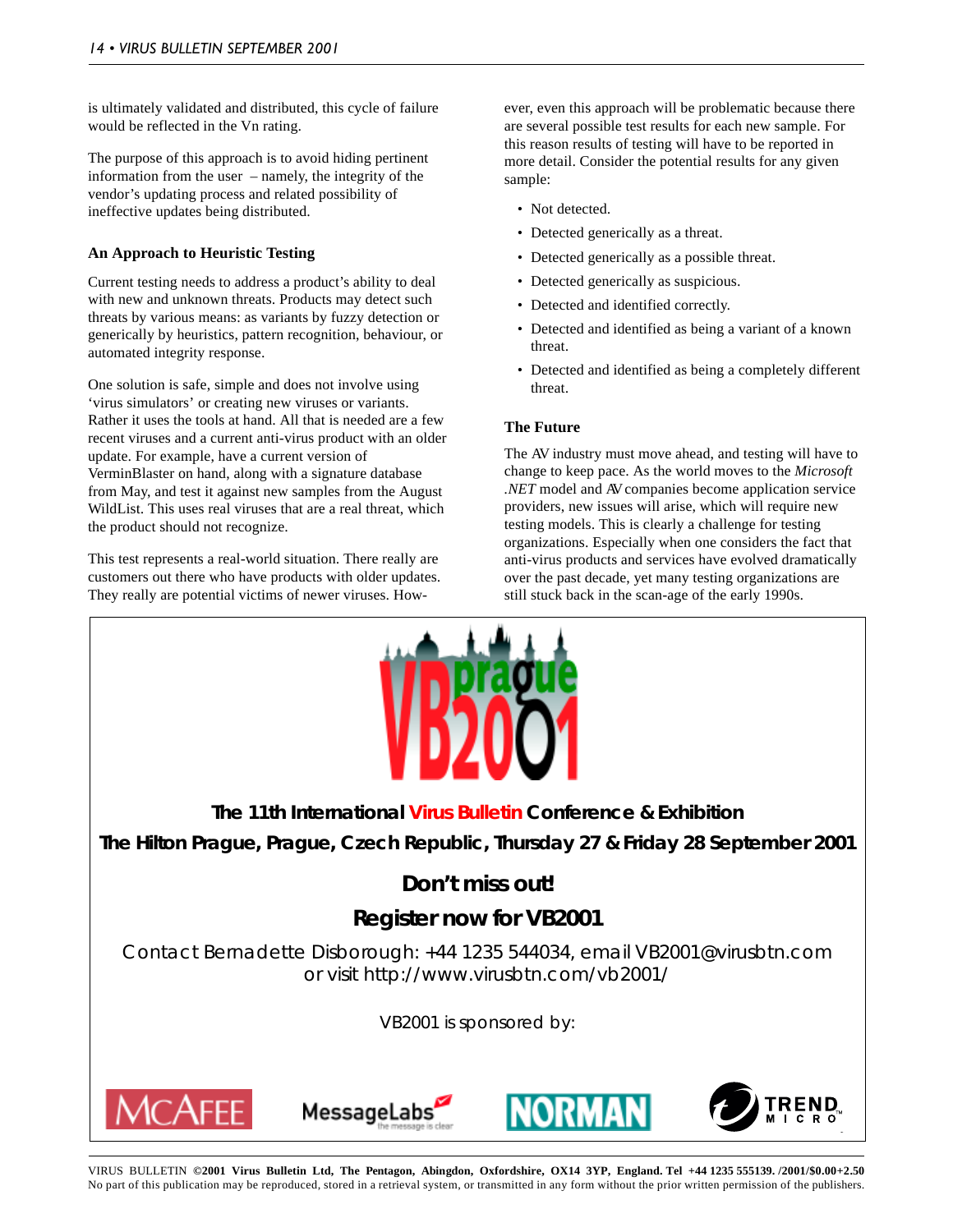# OPINION 2

# Sysadmins are Doing it for **Themselves**

*David Harley NHS Information Authority, UK*

Who are the readers of *Virus Bulletin* and the other (less specialized) security magazines? People in the anti-virus industry, of course, though a certain group of technical specialists is probably better represented than some other groups (especially Sales in my somewhat depressing experience). Other readers include independent specialists, system administrators, network gurus, and some managers with a technical bias and/or accounts big enough to sway the industry's perception of 'What The Customer Wants'.

In the security industry, conference papers are usually presented by and for the industry itself, or, more rarely, its largest customers. Corporate briefings, seminars and training workshops, tend to be marketing exercises – which doesn't mean they can't be very useful, but they do usually represent a particular group of commercial interests, and give the impression of being intended for corporate customers (potential or actual), rather than individuals, small businesses, community projects and so on.

Vendor Web sites (and, indeed, their product ranges and licensing terms) tend to be polarized between large corporations and home users. As large concerns accept the need to allocate increased resources to security management and even anti-malware specialists, the anti-virus industry is waking up to the need to consider their requirements and complementary expertise in virus management.

### **Maintaining Standards**

A major corporate body is likely to have in-house expertise, protocols, policies, and premium support agreements to fall back on. Furthermore, the voice of the (major corporate) customer is heard where AV vendors are seldom found.

BS7799, aka ISO17799, has its origins in a statement of 'best practice' as determined by major corporates, rather than as prescribed by the security establishment. The detailed protocols favoured by large institutions are likely to be based on those prescribed by special interest consumer and pressure groups such as the Information Security Forum. This reduces the likelihood of favoured vendors gaining undue influence, but may mean that initiatives are not always technically as well founded as they might be. For example, although it addresses the question of virus controls, BS7799 requires some interpretation to apply in the light of current real-life anti-virus technology. Nevertheless, God and consultancies look after the big battalions, on the whole.

### **AVIEN a Good Time**

As Robert Vibert's article in the August 2001 issue of *Virus Bulletin* seems to suggest, administrators have grown tired of relying on the AV industry to supply them with comprehensive information, in an attempt to keep them informed and protected in a timely manner. After all, vendors don't usually get the latest fast burner before their customers. If those customers are security-literate and able to communicate directly (as they can through AVIEN's Early Warning System), a much faster spread of information is possible than that through the AV vendor channels. In fact, the vendors are somewhat handicapped in this respect. We expect a high standard of response to a new threat from a vendor (which doesn't mean we always get it).

By the time a new potential threat has been received, verified and processed by a vendor, passed on to other vendors, and the relevant information passed on via Web sites, mailing lists and the media, a considerable length of time may have passed. And, as we've learned many times in recent years, even an hour can be a long time in the age of the fast burner.

Kindness to vendors isn't what I do best, but I will concede that when information does eventually emerge from vendor sources, it's generally of a pretty high standard. But, in some cases, it's too late for organizations (let alone individuals) who are relying on their vendor of choice to keep them informed, and are not able, for whatever reason, to apply stringent generic blocking of mail attachments (for instance). When AVIEN members are able to block a new email virus/worm while the vendor labs are still glued to their microscope eye-pieces, it is not because they already know all there is to know about the newcomer; it's because they have just enough information to take short-term measures, such as putting in a temporary filter.

Information gathering and risk assessment are ongoing processes, and as time progresses and more information becomes available there are often changes to the descriptions of the threat. In fact, it's a trade-off between being 'timely, but not necessarily correct in every detail' and 'obsessively accurate'.

From the alerting point of view, the value of the information service lies in the opportunity to take the earliest possible action. As a result of the cooperative, noncommercial culture of AVIEN, people tend to be tolerant of an occasional false alarm. If, on the other hand, a vendor were to go off half-cocked, the company might lose both face and competitive advantage. Having said this, false alarms have not been a big issue in AVIEN to date, not least since membership of the network presupposes a level of professional responsibility, and there are enough grizzled veterans to keep the less experienced on track.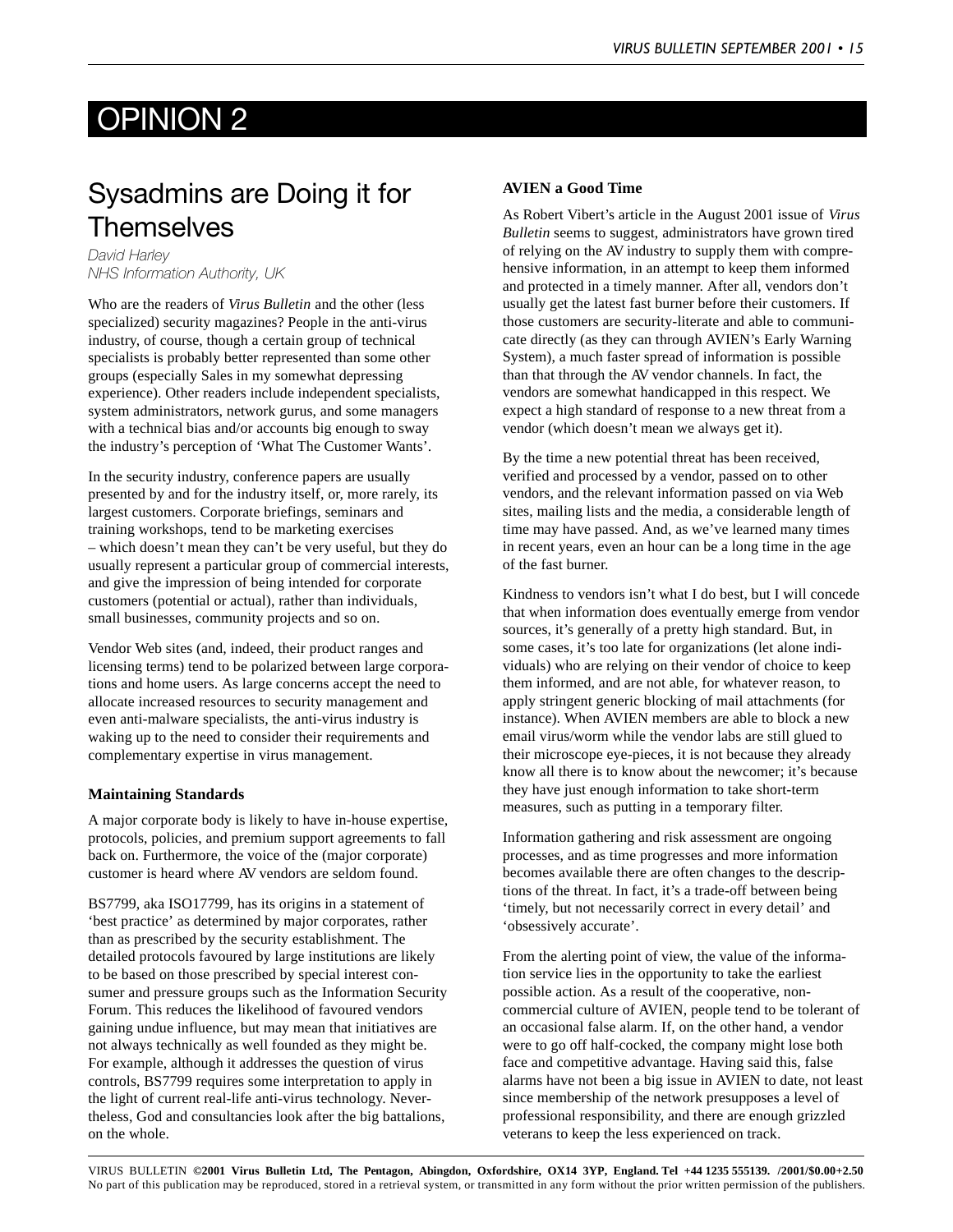#### **SOHOs and Other Red Light Districts**

Home users, SOHOs, and small organizations with a single LAN or a handful of subnets face many of the same threats, choices and responsibilities as the big companies, but usually don't have access to the same specialist resources and expertise. Smaller concerns are likely to find themselves having to rely on poorly informed media resources; inconsistent, unreliable AV vendor Web sites; volunteer newsletters, newsgroups and other Web sites, some of which are remarkable only for their grimly amateur, ultracrepidarian status.

This apparent disdain for the amateur may seem, at first, an odd position for someone who wormed (as it were) his way into the AV establishment by way of an assortment of Internet/Usenet FAQs. Sadly, over recent years I have become all too aware of the difficulties of reconciling the practicalities of maintaining unsponsored, volunteer resources with the need to maintain standards. To accept responsibility for an FAQ is, effectively, to say 'This is how it is'. However, 'how it is' quickly becomes 'how-it-wasbut-ain't-anymore'. The somewhat bureaucratic nature of Internet FAQ administration militates against quick modifications. Leaving aside the esoteric complexities of Usenet administration, anyone can set up shop as an 'anti-virus expert' (no qualifications needed), and may end up giving disastrous advice even with the best of intentions. Of course, there are a number of useful amateur sites, just as there are a number of useless vendor sites.

### **ASPs and Outsourcery**

Outsourcing scales badly to small organizations: unless the services provided are remarkably perfunctory, it can be cheaper to employ a full-time security person or, as is a more likely situation, get someone to squeeze a quart of security into a part-time pint pot. For home users, outsourcing cannot possibly scale at all according to the cost models used by the current major players.

There's a certain irony here. The perfect transparency promised by the idea of farming out your virus/anti-virus problems to a third party is, on the whole, *exactly* what the everyday home user wants. Hence, perhaps, the willingness to rely on anti-virus packages bundled with home systems (which may or may not be installed, updated or upgraded), Web-based scanners, evaluation copies or one of the dwindling band of free scanners. I can't help but wonder whether the home user market might be a more appropriate target for ASP evangelism than the major corporates. After all, these organizations seem to be becoming better and better at incorporating anti-virus with other security management. If ASP solutions work for telecommuters, it seems likely that they'd work for other home users.

### **Who will Protect the Munchkins?**

Home users fare even worse than the small business: apart from being prey to the same unreliable resources as

everyone else, the average home user's main point of contact with the security world may well be a salesman at the local electrical store. Or something/someone they stumble across on a *Google* search.

One of the side-effects of having my mail address listed on various Web sites is that I receive more requests for help than I can handle (along with multiple copies of Hybris, Magistr, and SirCam). Leaving aside the occasional attempt by a small business to blag some free consultancy from me, there seem to be a lot of confused people out there who can't find or make sense of the FAQs, haven't quite made the jump from real human being to Internaut, and who simply don't understand the technology that drives their desktop. (And why should they? I don't understand the technology that carries me to work, but that doesn't disqualitfy me from commuting.)

This is the group targeted by vendors offering the 'Swiss Army knife' type of software suite, combining personal firewalls, cut-down anti-virus software, intrusion detection systems, mail cryptography and so on. These can be cheap in terms of unit cost, but may not be cost-effective in maintenance terms, or even particularly efficient in security terms. This raises the question as to what we expect desktop software to be able to do in the absence of a battery of corporate solutions.

Somewhat unexpectedly, the CERT Coordination Center at Carnegie Mellon – usually thought of as a corporate resource – addressed this question recently in the context of home network security in response to the increasing availability of broadband connectivity. The document (see http://www.cert.org/tech\_tips/home\_networks.html) refers to several attacks, including viruses and Trojans, backdoors, DoS and DDoS attacks, mobile code, and packet sniffing.

### **Conclusion**

The security establishment *should* worry about the home user. Even non-viral attacks on an individual machine may be a precursor to attacks on other machines, using the first machine as an intermediary. As types of threat converge and use multiple entry points, it is unrealistic to think of various classes of computer user as being somehow totally isolated from one another: we can only deal adequately with current malware problems by being responsible netizens.

However, the AV industry does not appear to be very interested in supporting home users. And understandably so: it's an expensive, time-intensive exercise to take support calls from someone who holds only a single licence. Received wisdom within the industry is that the average home user won't pay more than a bare minimum for AV services in any form. Which may explain why free resources are used so heavily – but will we ever be able to control the malware problem while home users remain so vulnerable, making them a potential staging post for attacks on corporate systems?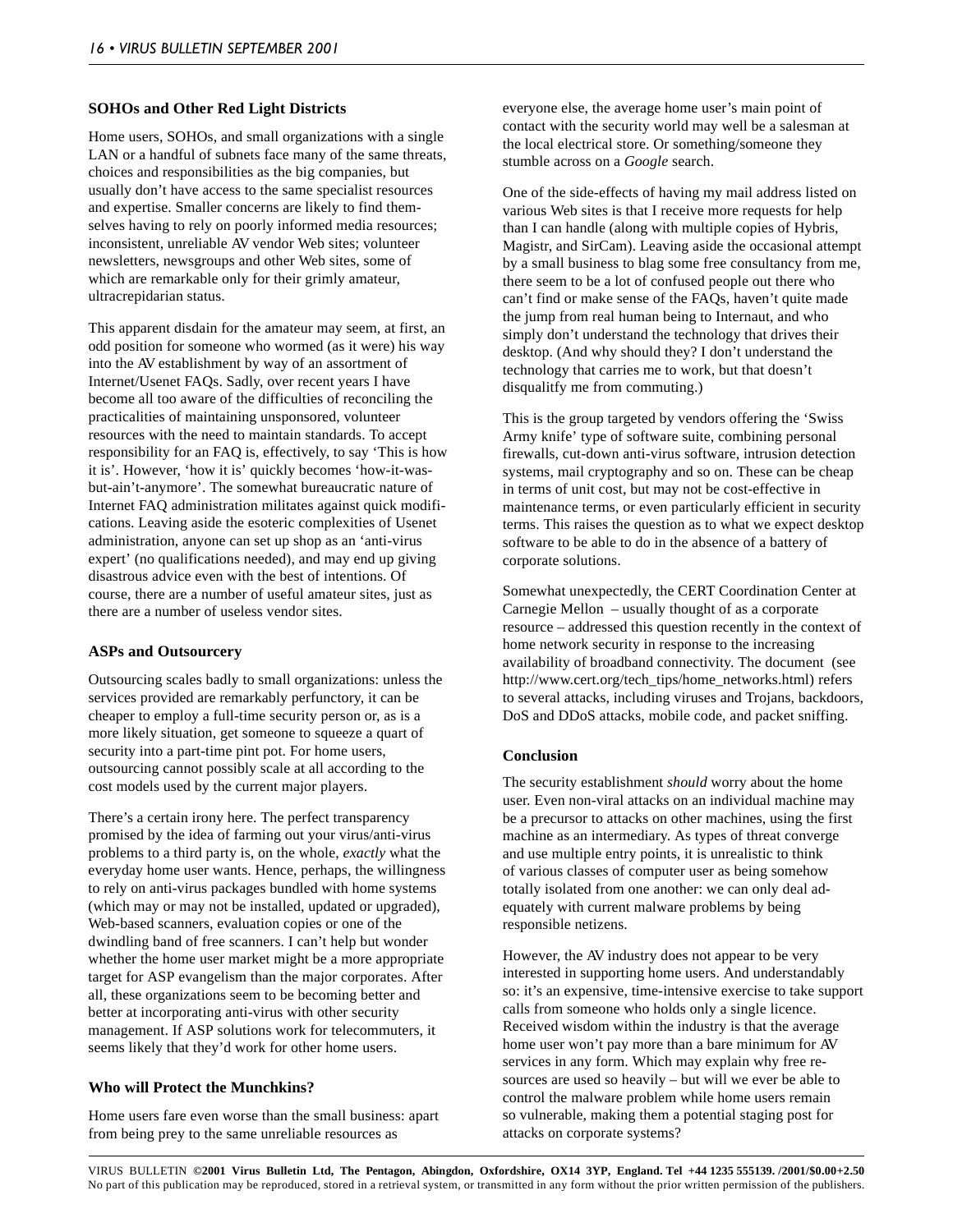# COMPARATIVE REVIEW

# Surfing the NetWare

*Matt Ham*

It is exactly a year since the last *NetWare* Comparative and little has changed. On that occasion I bemoaned the fact that *NetWare* required a 240 MB patch in order to meet *Novell*'s minimum patch list. This time the patch size has increased to 280 MB and must be approaching the size of the operating system itself. The line-up of products has not changed much since a year ago either. There were eleven products on offer in the previous *NetWare* Comparative, all of which are represented again here, along with the additions of *GeCAD*'s *RAV*, which was a beta product last year, and *Trend Micro*'s *Server Protect for NetWare*.

Issues that arose last time fell into two main categories. The first was the age-old favourite of ACG.A and ACG.B in the polymorphic sets, both viruses having caused problems to a wide variety of products over the years. These have, however, become less of a problem with more recent incarnations of software on other platforms and the question is whether this improvement will transfer across to the *NetWare* products on test.

Second was the ever-present bogeyman of extension list problems, one which centred on the lack of scanning where extensionless files were concerned. Since O97M/Tristate is represented in the WildList still, this could prove to be a problem if developers have been tardy. Since the last Comparative there has been yet another new entry as far as extensions are concerned, the .LNK extension which is used by W32/SirCam.A as a method of pretending to be an unadulterated version of the infected and emailed file. This might be expected to prove a pitfall for at least one of the products on offer, if past experience is anything to go by. Past experience also predicts that the victim could be any of those scanners not scanning all files by default, though to discover if this was a problem you will have to read on.

#### **Testing Procedures and Test Sets**

By way of a little variation from the previous *NetWare* Comparative, the client platform this time was *Windows 98* with *Novell*'s *Client for Windows 95/98/ME v3.30.00.0 SP 3* running on W98. *NetWare* itself was version 5.1 patched to Service Pack 3. This patch level adheres to the *Novell* minimum patch list for the week of product submission. Products were submitted no later than 6 August, and the July WildList (the most recent available at that time) was used as a basis for the construction of test sets for the In the Wild (ItW) set.

Scanning was performed on the server with the virus test sets and speed test sets both being located on the SYS volume. While this avoids scanning speeds being dictated by the network speeds under the test conditions used, it may give higher throughput rates than might be encountered when scanning files across a network.

For the on-access scanning test the files in the viral test set were opened from a client machine in order to trigger detections. Due to the nature of server scanning on *NetWare* the checking of boot sector viruses was not performed.

There were a few additions to the ItW test set. The most notable newcomer was the aforementioned W32/SirCam.A with its wide selection of double extensions and the usual addition of 32-bit *Windows* infectors, script worms and macro viruses making up the unexceptional remainder.

#### **Symantec**

The offering from *Symantec* showed early promise but was soon discovered to be virtually untestable in the defined test environment. The NLM-based portion of the product can readily be installed and updated, though the latter involves some shenanigans, from a *Windows 98* Client. At this point there is a *Norton AntiVirus* available on the server, but how is it controlled? The answer is in the use of *Symantec*'s



In the Wild File Detection Rate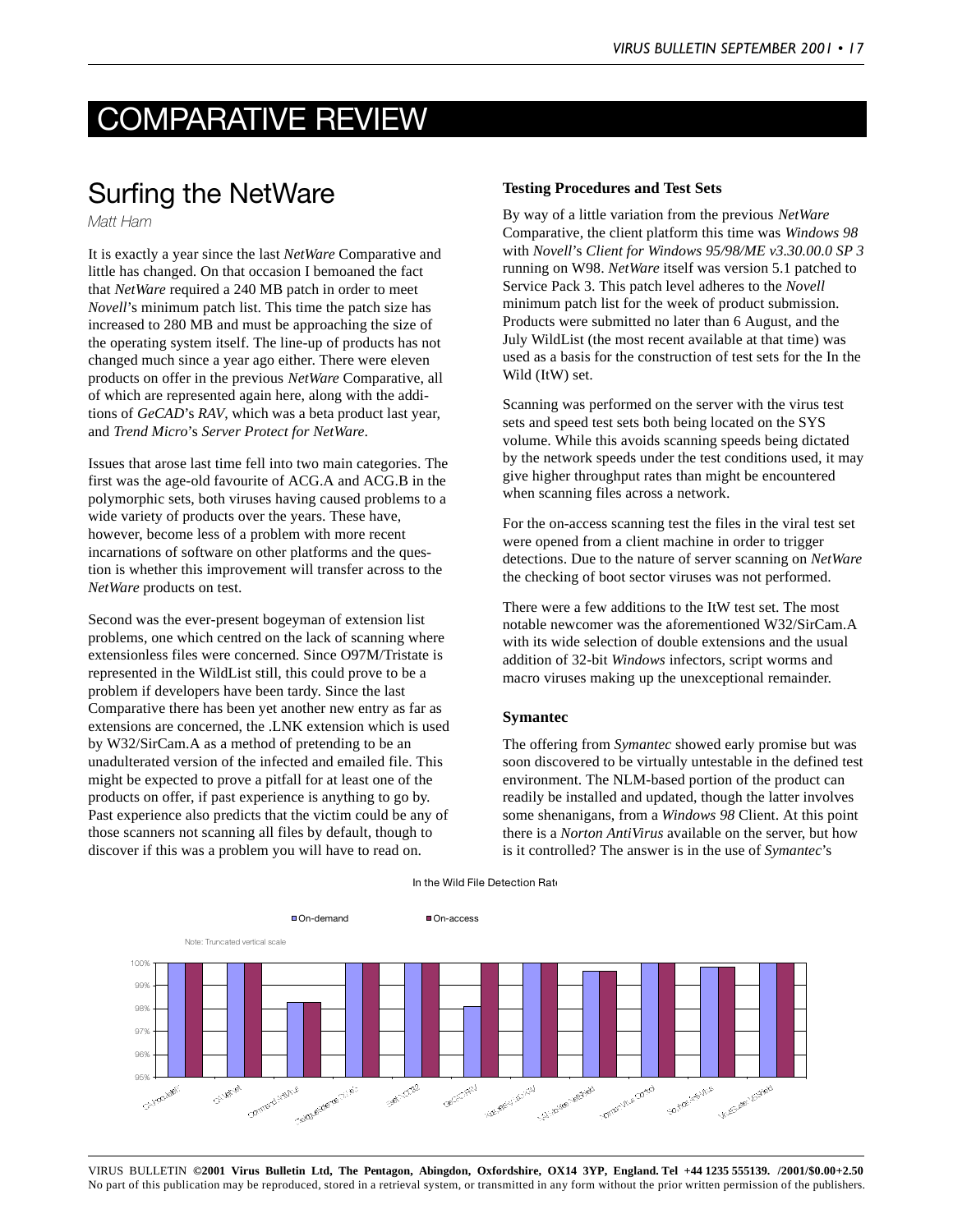|                              |                                | <b>ItW File</b> |                                | <b>Macro</b>  |                                | Polymorphic   |                                | <b>Standard</b> |  |
|------------------------------|--------------------------------|-----------------|--------------------------------|---------------|--------------------------------|---------------|--------------------------------|-----------------|--|
| <b>On-demand tests</b>       | <b>Number</b><br><b>Missed</b> | $\frac{0}{0}$   | <b>Number</b><br><b>Missed</b> | $\frac{0}{0}$ | <b>Number</b><br><b>Missed</b> | $\frac{0}{0}$ | <b>Number</b><br><b>Missed</b> | $\%$            |  |
| <b>CA InoculateIT</b>        | $\bigcirc$                     | 100.00%         | $\bigcirc$                     | 100.00%       | $\Theta$                       | 98.90%        | $\bigcirc$                     | 100.00%         |  |
| <b>CA VetNet</b>             | $\circ$                        | 100.00%         | 16                             | 99.71%        | 1                              | 99.99%        | $\circ$                        | 100.00%         |  |
| <b>Command AntiVirus</b>     | $\overline{7}$                 | 98.27%          | $\bigcirc$                     | 100.00%       | 1                              | 99.99%        | 6                              | 99.42%          |  |
| <b>DialogueScience DrWeb</b> | $\circ$                        | 100,00%         | $\circ$                        | 100.00%       | $\circ$                        | 100.00%       | $\circ$                        | 100.00%         |  |
| <b>Eset NOD32</b>            | $\circ$                        | 100.00%         | $\circ$                        | 100.00%       | $\circ$                        | 100.00%       | 1                              | 99.98%          |  |
| <b>GeCAD RAV</b>             | 8                              | 98.10%          | $\bigcirc$                     | 100,00%       | 0                              | 100,00%       | 17                             | 99.13%          |  |
| <b>Kaspersky Lab KAV</b>     | $\circ$                        | 100.00%         | $\bigcirc$                     | 100.00%       | 0                              | 100.00%       | $\circ$                        | 100.00%         |  |
| <b>NAI McAfee NetShield</b>  | 6                              | 99.65%          | 3                              | 99.97%        | $\mathbf{1}$                   | 99.88%        | 8                              | 99.77%          |  |
| <b>Norman Virus Control</b>  | $\bigcirc$                     | 100,00%         | $\bigcirc$                     | 100,00%       | 17                             | 97.92%        | 14                             | 99.58%          |  |
| <b>Sophos Anti-Virus</b>     | 3                              | 99.82%          | 13                             | 99.67%        | 191                            | 95.36%        | 37                             | 99.15%          |  |
| <b>VirusBuster VBShield</b>  | $\circ$                        | 100,00%         | 39                             | 98.97%        | 28                             | 95.71%        | 17                             | 99.37%          |  |

proprietary management interface, which works solely via *NT*. With a *Windows 98* Client no control could be exerted upon the server software and testing was abandoned.

### **Trend Micro**

*Trend*'s offering too declared itself to require *NT* as an administration platform, though the claim here was that after installation from an *NT* box, the server side software could be controlled through *Windows 98*. Several hours later, having set up a number of information servers in order to deploy the *Trend* product, the situation was much the same – a loaded, but singularly uncontrollable NLM on the server. Again, testing was abandoned.

### **Computer Associates InoculateIT v 4.5 engine 26.04**

| ItW File       | 100.00% | Macro       | 100.00% |
|----------------|---------|-------------|---------|
| ItW File (o/a) | 100,00% | Macro (o/a) | 100,00% |
| Standard       | 100.00% | Polymorphic | 98.90%  |

Despite having the same version number as in the last Comparative, *InoculateIT* has seen changes in many parts of its operation. Installation uses the same CD as the last test and, as is



customary with *InoculateIT*, there was a patch to be added

before operation could begin. These processes performed with admirable ease, though updating virus signatures was more basic and labour-intensive.

Amusement was to be had when loading and unloading the software with the use of the surely made-up word 'endingizing' during one particular session. Notification of infection messages with hex descriptors commencing 0baddeed was also sufficient to enliven the testing procedure a little. If faults were to be found, these would be in the fact that the test procedure took an inordinately long time – delays were noted during the clean set at every point where the directory to be scanned was altered.

On the detection results front, however, *Computer Associates* will be pleased again with only nine samples of the polymorphic W95/SK.8044 being missed out of the full test set. As expected from past performances there were no false positives in the speed testing, so *InoculateIT* is once more possessor of a VB 100% award.

## **Computer Associates Vet NetWare Anti-Virus 10.3.4**

| ltW File:      | 100.00% | Macro       | 99.71% |
|----------------|---------|-------------|--------|
| ItW File (o/a) | 100.00% | Macro (o/a) | 99.71% |
| Standard       | 100.00% | Polymorphic | 99.99% |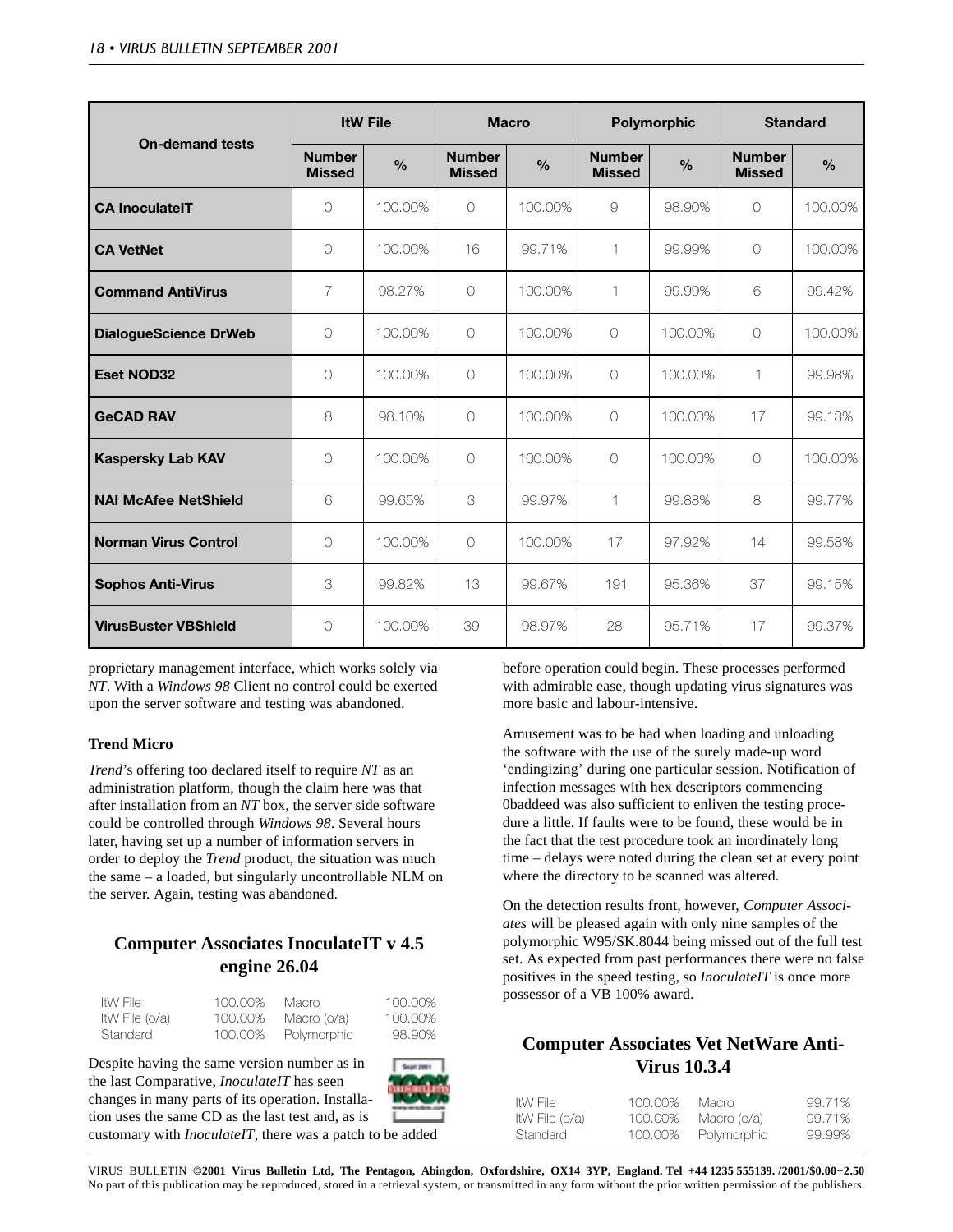#### Detection Rates for On-Access Scan



In the last review, the *VetNet* program was considered one of the simplest for installation. There was a little confusion as to the name of the program; although referred to almost



exclusively as *VetNet*, the actual NLM goes by the name of *Vet\_Net* – something which, thankfully, was explained in the HTML installation file provided. After this the program proved easy enough to configure, and the scans were rapid enough that any installation delay could be easily forgiven.

■ Macro test-set ■ Polymorphic test-set □ Standard test-set

Configuration changes are implemented at the console rather than at an external point such as the workstation, and therefore did not incur a delay in registering, making this a pleasant affair as far as direct hands-on use is concerned (though, perhaps, less desirable to a remote administrator).

As far as detection was concerned, *Vet* missed identical files on access and on demand, one of which was a single specimen of the polymorphic virus ACG.A. The remainder of misses lay in the macro set, where the majority of misses were samples of the polymorphic X97M/Soldier.A. The misses were very similar, in fact, to those in the DOS Comparative two months ago, and were a vast improvement over the detection rate noted in the September 2000 *NetWare* comparative. A good improvement since last year and retaining full detection of In the Wild files gains *Vet NetWare* a further VB 100% award.

### **Command AntiVirus for NetWare v 4.61I**

| ItW File       | 98.27% | Macro       | 100.00% |
|----------------|--------|-------------|---------|
| ItW File (o/a) | 98.27% | Macro (o/a) | 100.00% |
| Standard       | 99.42% | Polymorphic | 99.99%  |

Unusually, *Command* is the sole representative of the *F-Prot* stable represented in this review and the absence of its usual pair of running mates seemed to have put it off its stride. The main problem lay in detection, which was far from *F-prot*'s usual outstanding performance on other platforms and had reverted to the singularly inept manner in which it performed in the last *NetWare* Comparative. On

that occasion a VB 100% award was missed by the absence of extensionless files on the list of those to be scanned. Rather than learn from this experience, *Command* now fails to scan .HTM, .PIF and .LNK extensions by default. This combination saw many samples of JS/Kak missed, a scattering of ignored VBS viruses with HTM portions and a failure to detect some of those files infected by W32/SirCam.A.

On the administration front, *Command* scored some negative marks by having a far too vigorous scheduled scan which seemed difficult to be rid of, and which interfered with several test procedures. Since scans are still somewhat tricky to spot as being in progress this was not noted at the time of scanning. The scanning speeds were also very much on the slow side and *Command* will, no doubt, be somewhat disappointed with their overall performance.

The cynical, and highly controversial hypothesis that the lack of any other *F-Prot* products in this test might be due to the other developers being well aware of its failings and preferring to be kept out of the public eye is, of course, totally unsubstantiated since neither product was inspected in any way.

### **DialogueScience DrWeb for NetWare v 4.25**

| ItW File       | 100.00% | Macro       | 100.00% |
|----------------|---------|-------------|---------|
| ItW File (o/a) | 100.00% | Macro (o/a) | 100.00% |
| Standard       | 100,00% | Polymorphic | 100.00% |



The *DrWeb for NetWare* installation process is one of the simpler of those on offer. Simply unzipping the files that make up the product into an appropriate directory enables activation



– though setting up a path to that directory in addition will make running the program simpler in the long run. Scanning was the simplest and speediest in completion of any of the products examined up to this point. Although others may find snap-ins and the availability of an aesthetic interface important, to a jaded reviewer's eyes speed and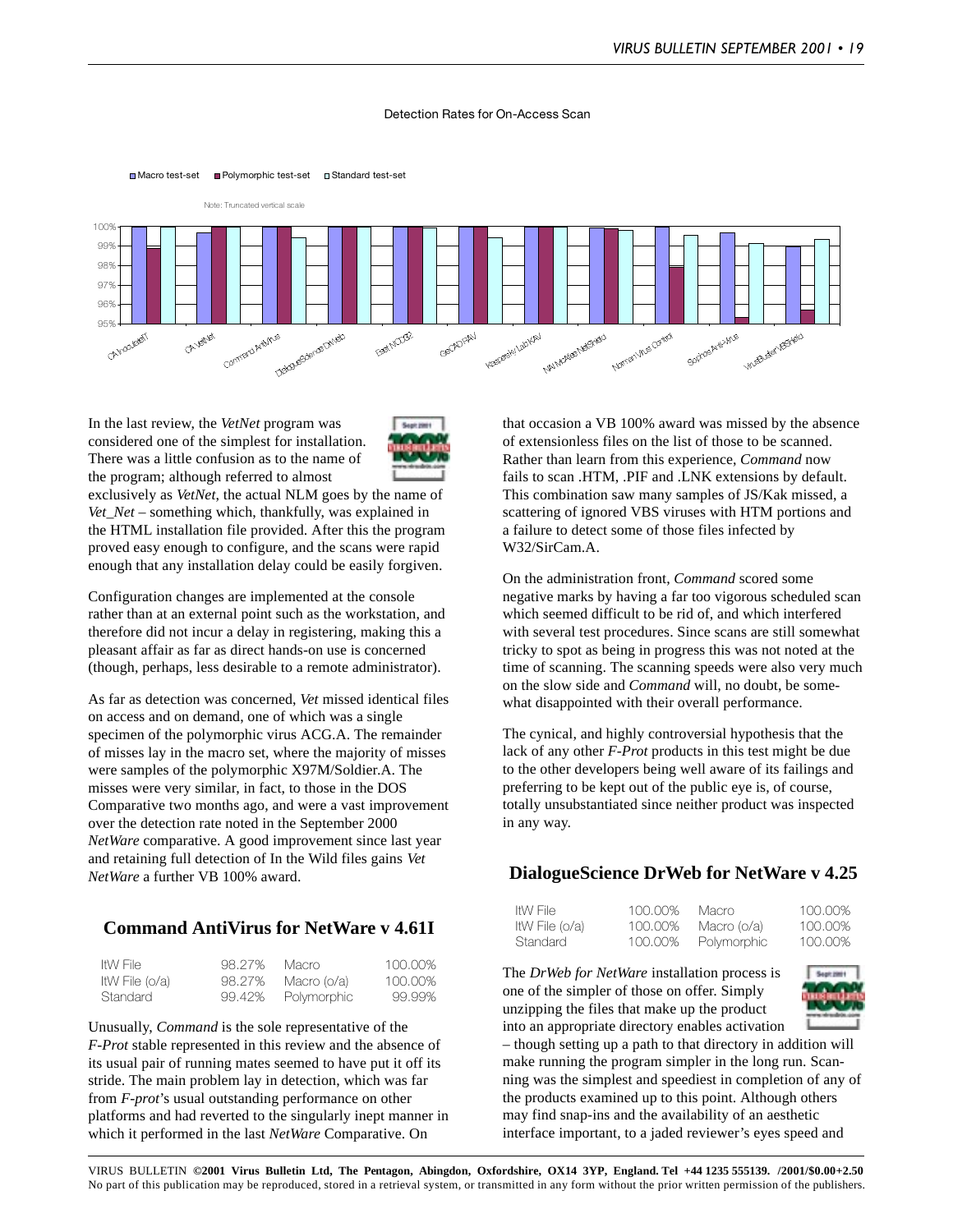|                              |                                | <b>ItW File</b> |                                | <b>Macro</b>  |                                | Polymorphic   |                                | <b>Standard</b> |  |
|------------------------------|--------------------------------|-----------------|--------------------------------|---------------|--------------------------------|---------------|--------------------------------|-----------------|--|
| <b>On-access tests</b>       | <b>Number</b><br><b>Missed</b> | $\%$            | <b>Number</b><br><b>Missed</b> | $\frac{0}{0}$ | <b>Number</b><br><b>Missed</b> | $\frac{0}{0}$ | <b>Number</b><br><b>Missed</b> | $\frac{0}{0}$   |  |
| <b>CA InoculateIT</b>        | $\bigcirc$                     | 100.00%         | $\bigcap$                      | 100,00%       | 9                              | 98.90%        | $\bigcirc$                     | 100.00%         |  |
| <b>CA VetNet</b>             | 0                              | 100.00%         | 16                             | 99.71%        | $\mathbf 1$                    | 99.99%        | $\bigcirc$                     | 100.00%         |  |
| <b>Command AntiVirus</b>     | $\overline{7}$                 | 98.27%          | $\bigcirc$                     | 100,00%       | $\mathbf{1}$                   | 99.99%        | 6                              | 99.42%          |  |
| <b>DialogueScience DrWeb</b> | $\bigcirc$                     | 100.00%         | $\bigcirc$                     | 100,00%       | $\bigcirc$                     | 100.00%       | $\bigcirc$                     | 100.00%         |  |
| <b>Eset NOD32</b>            | 0                              | 100.00%         | $\circ$                        | 100.00%       | $\circ$                        | 100.00%       | 1                              | 99.98%          |  |
| <b>GeCAD RAV</b>             | 0                              | 100.00%         | $\bigcirc$                     | 100,00%       | $\circ$                        | 100.00%       | 13                             | 99.42%          |  |
| <b>Kaspersky Lab KAV</b>     | 0                              | 100.00%         | $\circ$                        | 100,00%       | $\circ$                        | 100.00%       | $\circ$                        | 100.00%         |  |
| <b>NAI McAfee NetShield</b>  | 6                              | 99.65%          | 3                              | 99.97%        | $\mathbf{1}$                   | 99.88%        | $\overline{4}$                 | 99.84%          |  |
| <b>Norman Virus Control</b>  | 0                              | 100.00%         | $\bigcirc$                     | 100,00%       | 17                             | 97.92%        | 14                             | 99.58%          |  |
| <b>Sophos Anti-Virus</b>     | 3                              | 99.82%          | 13                             | 99.67%        | 191                            | 95.36%        | 37                             | 99.15%          |  |
| <b>VirusBuster VBShield</b>  | 0                              | 100.00%         | 39                             | 98.97%        | 28                             | 95.71%        | 17                             | 99.37%          |  |

simplicity bring greater pleasure. There will, of course, be a need for greater administrative ability in a large organisation (though with *NetWare* products this may well be less of an issue than for non-server operating systems, since the smaller number of such machines makes home-made scripts much more of a feasible deployment method).

The suspicious file problem, consistently the only fly in *DialogueScience*'s ointment, is still present but not alarming. As for detection, this was once again at the 100% level in all test sets and as such can not be faulted. *DrWeb* rightly earns a further VB 100% award to add to its collection.

### **Eset NOD32 v 1.99**

| ItW File       | 100.00% | Macro       | 100.00% |
|----------------|---------|-------------|---------|
| ItW File (o/a) | 100.00% | Macro (o/a) | 100.00% |
| Standard       | 99.98%  | Polymorphic | 100.00% |

*NOD32* has similarities to *DrWeb*, and not only in the length of its product name. The product is another which has a more basic than average interface – in this case consisting of a command

line-invoked scanner for both on-access and on-demand duties. These share the same virus database information and lack any form of aesthetic adornment. However, these functional lines conceal what is by far the fastest of the

scanning engines in this review. The fastest of the other products was more than twice as slow as *NOD32* over the clean set of executables, while the slowest was over 40 times as tardy.

This was remarkably similar to *NOD32's* performance in the review a year ago, as was the number of files missed. On that occasion one file was missed in the standard set, and on this occasion the standard set saw another solitary miss – though, admittedly, on a different virus. No false positives were registered and thus *Eset*'s product is the happy recipient of a VB 100% award.

### **GeCAD RAV Antivirus v 8 1.00**

| ItW File       | 98.10%  | Macro       | 100.00% |
|----------------|---------|-------------|---------|
| ItW File (o/a) | 100.00% | Macro (o/a) | 100.00% |
| Standard       | 99.13%  | Polymorphic | 100,00% |

Differences between on-access and on-demand scanning were rare in this review, though, unlike the last *NetWare* review, not non-existent. The greatest extent to which this was seen was in *GeCAD*'s product. A very good performance in on-access scanning was somewhat let down by several misses on demand In the Wild. These were all found in VBS worms, both in the .VBS and .HTM parts of these samples.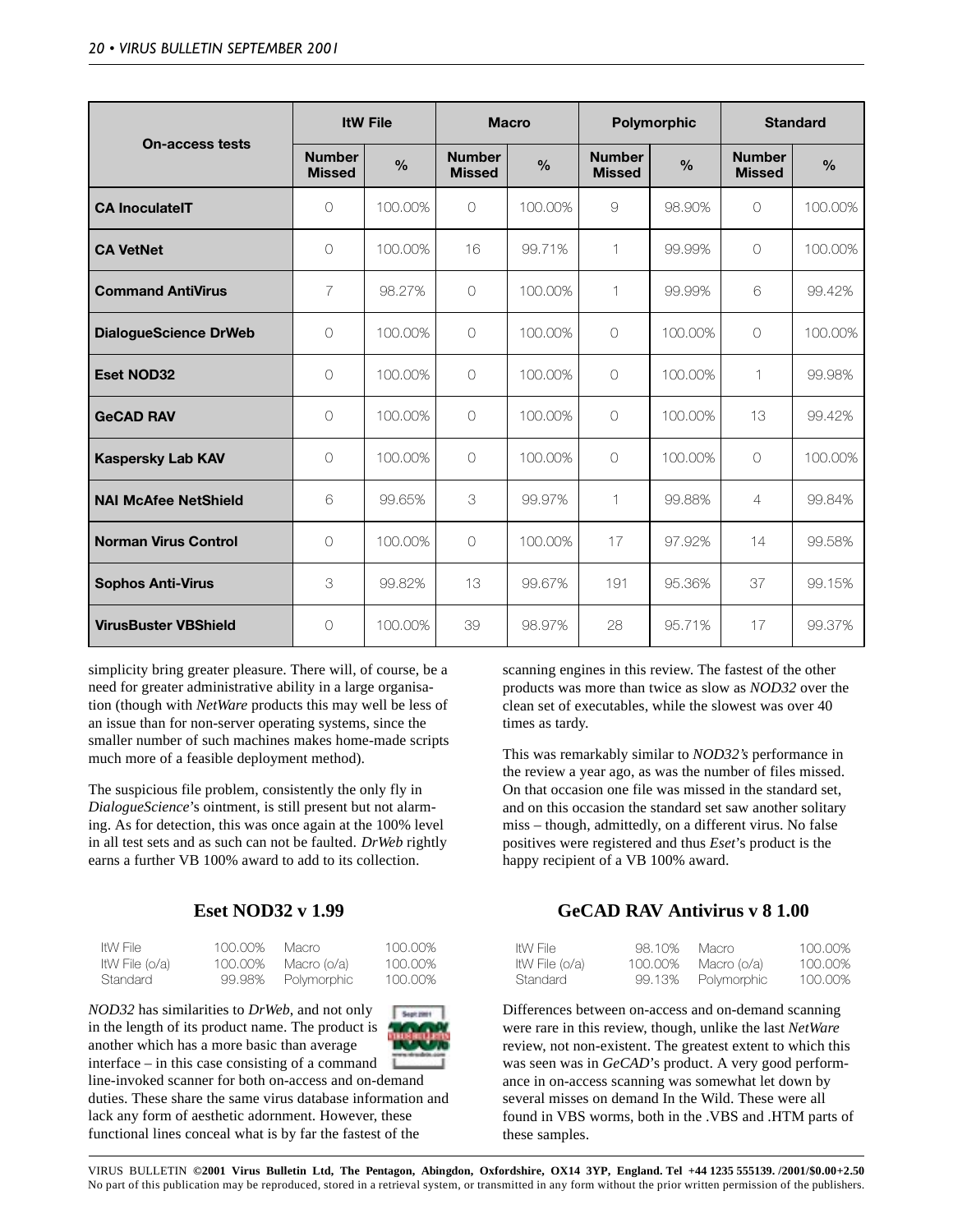

#### Detection Rates for On-Demand Scanr

Unfortunately the log file produced by *RAV* was unusable for parsing attempts and thus detection on demand was completed by deletion. On-access scanning, on the other hand, was performed by denial of access – though it seems unlikely that this might be the cause of such a difference in performance. A difference in behaviour between on-access and on-demand scanning is perhaps not that surprising however, since this is another product which has two applications, one for on-demand and another for on-access scanning. These both operate as console-style GUIs on the server and clearly this has led to slightly differing configurations between the two.

In the last *NetWare* test this version of *RAV* was only just out of beta and failed to install, so these results are a pleasant surprise in comparison. Since the In the Wild ondemand misses are clearly reparable by dint of being absent on access, the future looks promising for the product. The only possible problem lies in the speed of scanning, which was somewhat tardy on the clean executable set, though this is balanced by much superior speed on the OLE set.

### **Kaspersky Anti-Virus for Novell NetWare 3.06.04**

| ItW File       | 100.00% | Macro       | 100.00% |
|----------------|---------|-------------|---------|
| ItW File (o/a) | 100,00% | Macro (o/a) | 100.00% |
| Standard       | 100,00% | Polymorphic | 100,00% |

*Kaspersky Anti-Virus* performed well and was easy to install in the last *NetWare* review, making its behaviour in this review all the more mystifying. The NWAdmin portion of the program was able to load the NLM onto the



target server, but failed to realise that it had done so. Many hours of parameter and protocol adjustment succeeded in tracking down the problem – AVP being the only product that requires TCP/IP communication to be successful, and being very fussy about the port it performs this over. This problem overcome, the product was one of the simpler to operate, with a large degree of control available in a rather

simpler manner than with most other products. The scans proceeded speedily both on access and on demand, though results were at first somewhat confusing. There was a clean sweep on all files, but installing an optional upgrade removed detection of the W32/SirCam samples in the WildList. Thankfully for *Kaspersky Lab,* this was mentioned nowhere in the documentation and was thus not considered to be a default option.

So, despite these various odd features thrown by fate into the path of testing, *Kaspersky Anti-Virus* earns a VB 100% award. As for speed testing the product falls in the middle of the pack – though faster than average for a product controlled from the client rather than the server.

### **Network Associates McAfee NetShield v 4.50**

| ltW File:      | 99.65% | Macro       | 99.97% |
|----------------|--------|-------------|--------|
| ItW File (o/a) | 99.65% | Macro (o/a) | 99.97% |
| Standard       | 99.77% | Polymorphic | 99.88% |

The installation of *NetShield* proved one of the more taxing, in that it seemed to crash without respite whenever installation was selected. Thankfully it turned out that the installer was simply excruciatingly slow, to an extent not seen with any other product.

The *McAfee* interface on the *NetWare* machine is among the most cluttered of all those on test – combining results for both on-demand and on-access scanning on one standard-sized page. This does not particularly hinder control, but does leave the user somewhat cross-eyed. This is mitigated to a certain extent by the presence of the clientbased program, which allows for control over the scanning operations.

On the other hand, this client-based program is apparently in constant contact with the server, resulting in slow scanning speeds if viruses are detected. Admittedly the information seems to be bundled up – since information about infections is incremented in steps rather than on a file-by-file basis, on both server and client.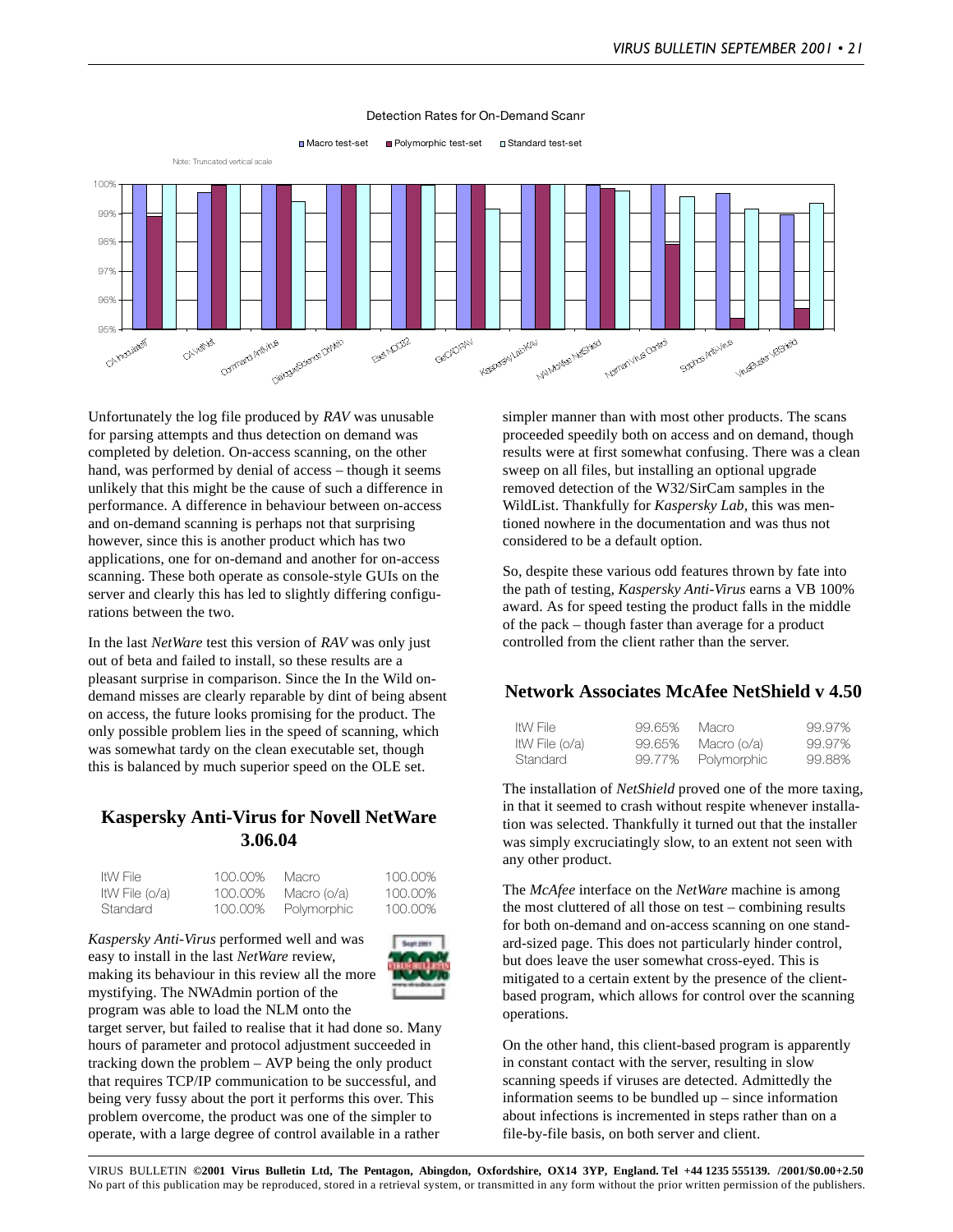|                              | <b>Executables</b> |                             |                      | <b>OLE Files</b> |                             |                      |
|------------------------------|--------------------|-----------------------------|----------------------|------------------|-----------------------------|----------------------|
| <b>Hard Disk Scan Rate</b>   | <b>Time</b><br>(s) | <b>Throughput</b><br>(kB/s) | <b>FPs</b><br>[susp] | Time(s)          | <b>Throughput</b><br>(kB/s) | <b>FPs</b><br>[susp] |
| <b>CA InoculateIT</b>        | 1181               | 463109.4                    | $\bigcirc$           | 69               | 1149764.7                   | $\bigcap$            |
| <b>CA VetNet</b>             | 275                | 1988844.3                   | $\bigcirc$           | 25               | 3173350.7                   | $\bigcap$            |
| <b>Command AntiVirus</b>     | 1725               | 317062.1                    | $\bigcirc$           | 103              | 770230.7                    | $\bigcirc$           |
| <b>DialogueScience DrWeb</b> | 354                | 1545006.1                   | $[16]$               | 26               | 3051298.7                   | $\bigcirc$           |
| <b>Eset NOD32</b>            | 102                | 5362080.1                   | $\bigcirc$           | 14               | 5666697.6                   | $\bigcirc$           |
| <b>GeCAD RAV</b>             | 1841               | 297084.3                    | 1[1]                 | 18               | 4407431.5                   | $\bigcap$            |
| <b>Kaspersky Lab KAV</b>     | 509                | 1074522.9                   | $\bigcap$            | 40               | 1983344.2                   | $\bigcap$            |
| <b>NAI McAfee NetShield</b>  | 922                | 593201.9                    | $\bigcirc$           | 48               | 1652786.8                   | $\bigcap$            |
| <b>Norman Virus Control</b>  | 4414               | 123908.5                    | $\bigcirc$           | 20               | 3966688.4                   | $\bigcap$            |
| <b>Sophos Anti-Virus</b>     | 325                | 1682868.2                   | $\bigcirc$           | 37               | 2144155.9                   | $\bigcap$            |
| <b>VirusBuster VBShield</b>  | 707                | 773595.7                    | $\bigcirc$           | 92               | 862323.6                    | $\bigcirc$           |

With regard to detections, however, *NetWork Associates* have once again managed to be caught out by the pesky problem of scanned extensions. The fact that relatively new entries .PIF and .LNK files went unscanned came as no great surprise, but a weary sigh is all that can be mustered upon noting that extensionless files were not subjected to examination. Since the files used in this test were those most recently downloaded from the *NAI* Web site, not even the excuse of the use of old media can be claimed in defence of the guilty parties.

*NetShield* is of note as a rather obvious sign of the lack of change in some of the programs evaluated here. All the notable problems seen in this review were similarly noted in the previous review – a year may be a vast aeon in politics, but in *NetWare* anti-virus it can sometimes seem like a fleeting second.

### **Norman Virus Control v 4.05**

| ItW File       | 100.00% | Macro       | 100.00% |
|----------------|---------|-------------|---------|
| ItW File (o/a) | 100,00% | Macro (o/a) | 100.00% |
| Standard       | 99.58%  | Polymorphic | 97.92%  |

*Norman Virus Control* suffers from some identity problems, being referred to alternately as *FireBreak* and *NVC for NetWare* in the documentation and installation programs. Commencing with installation the user is directed to NWAdmn32 which is now the place in which configuration is performed. This has the odd side effect of making it impossible to alter settings for *Norman Virus Control* from the program itself – all such commands must be issued from this adminstration program. Part of the installation process had to be performed manually from NWAdmn32 but overall the process was not too complex.

As far as the false positives test was concerned, there was one major glitch in that the scan process froze repeatedly on several of the files in the clean set. Time did turn out to be the great healer in this matter, but scan times were markedly increased as a result, producing the slowest scanning of executables in the clean set by quite a margin. The OLE file scanning was not afflicted by this problem, neither was the viral test set to any noticeable degree.

*Norman*'s polymorphic detection rates were well up on last year's performance, in accordance with other platforms for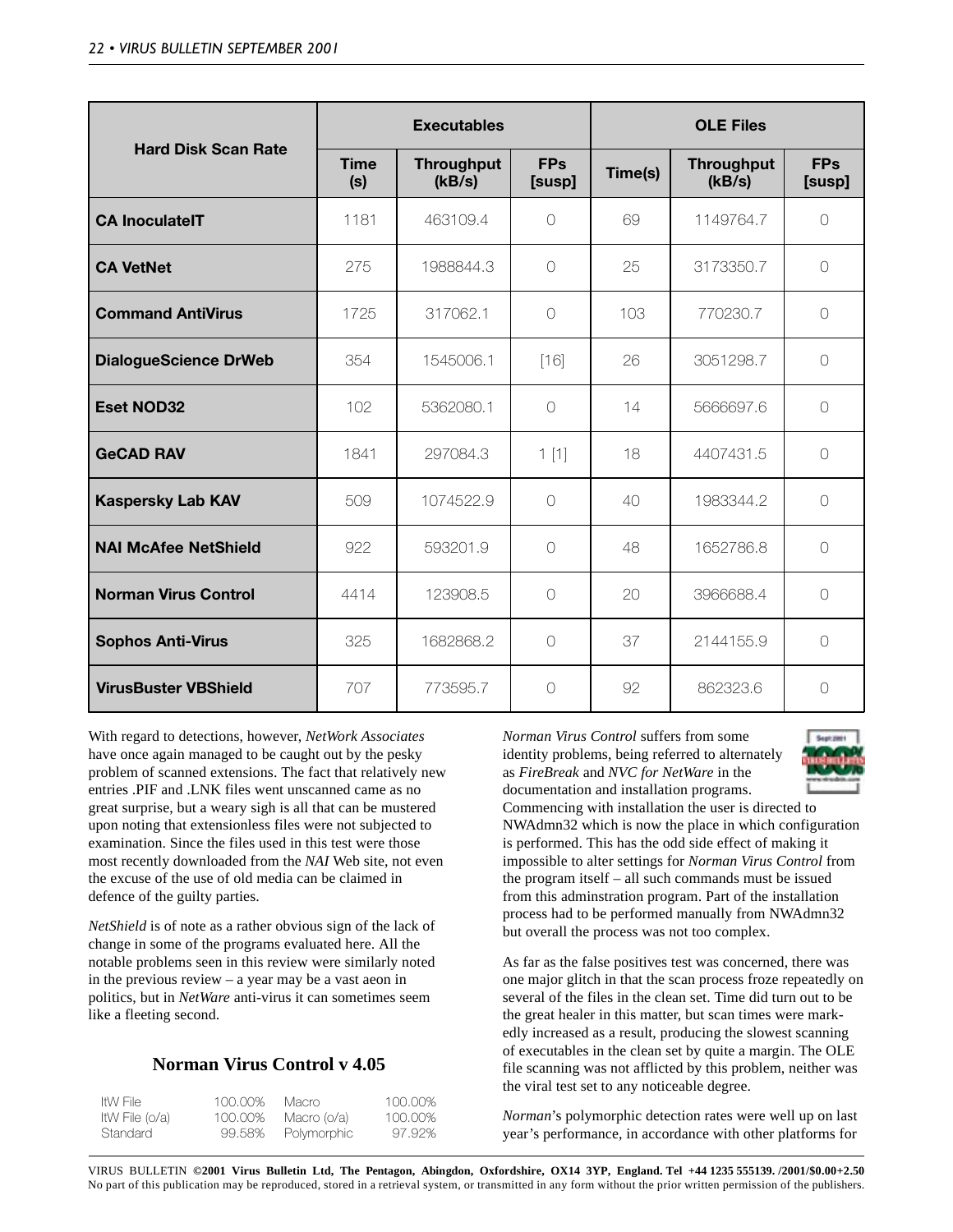Hard Disk Scan Rate



the *Norman* product range where engine overhauls have been made across the board. These improvements are certainly good to see and result in a VB 100% award.

### **Sophos Anti-Virus v 3.48**

| ItW File       | 99.82% | Macro       | 99.67% |
|----------------|--------|-------------|--------|
| ItW File (o/a) | 99.82% | Macro (o/a) | 99.67% |
| Standard       | 99.15% | Polymorphic | 95.36% |

The *Sophos Anti-Virus* NLM retained the idiosyncrasies that make it somewhat less than pleasant to review, the most irksome of which are the small maximum size of log file and an inability to select sets of files easily for scanning using the installed list of program extensions. This list of extensions also proved to be the program's weak point as far as detections were concerned, since the .LNK and .BAT versions of W32/SirCam.A went undetected. The requirement for extra extensions to be added to the list has been added to the information in the IDE virus definition file compilations on the *Sophos* Web site, though unfortunately this innovation came too late to save company pride on this occasion.

Other than these rather problematic misses detection was elsewhere somewhat hindered by extension-related misses and those files not detected due to the overheads involved. One area where the *Sophos NLM*, and other *Sophos* products in general, still have problems due to detection-related issues is the polymorphic set where ACG.A still remains undetected.

### **VirusBuster VBShield for NetWare v 1.09**

| ItW File       | 100,00% | Macro       | 98.97% |
|----------------|---------|-------------|--------|
| ItW File (o/a) | 100,00% | Macro (o/a) | 98.97% |
| Standard       | 99.37%  | Polymorphic | 95.71% |

And so to the last of the products on review this month. This was a 'hiccupy' newcomer in the last *NetWare* review, so its behaviour comes under careful scrutiny. The readability of report files seemed to have improved when displayed on-screen, though this initial improvement proved to be shortlived and detection was again performed by deletion.



The detection rate was where the majority of improvements lay, and these were vast indeed. None of the percentage detections in any category were above 96% in the previous review, with polymorphic viruses coming in at a lowly 77% rate. On this occasion the polymorphic detection rate is vastly improved with marked increases in the ItW test set – sufficiently improved, in fact, to warrant a VB 100% award. This increase in detection rates is certainly not a one-off occurrence either: it was noted in last year's *NetWare* review, and if it continues into the future more VB 100% awards are almost certain to follow.

#### **Conclusions**

As this test draws to a close, I ponder the comments made at the end of the last *NetWare* review. My conclusion is brief: the situation has not remained as dire as it was at the end of the last *NetWare* review. Improvements have been made by many products. Then again, there remain some odd behavioural traits in products which veer towards the sadistic. I suspect I shall be able to say exactly the same next year.

#### **Technical Details**

**Server:** 500 MHz AMD Athlon server with 6 GB HD, 64 MB RAM, CD-ROM and 3.5-inch floppy running *Novell NetWare* 5.11 with Service Pack 3.

**Workstation:** 750 MHz AMD Duron workstation with 128 MB Ram, 8 and 4 GB dual hard disks, CD-ROM, LS120 and 3.5 inch floppy, running *Windows 98* with *Novell Client for Windows 95/98* version 3.30.00.0 Service Pack 3.

**Virus test sets:** Complete listings of the test sets used are at http://www.virusbtn.com/Comparatives/NetWare/2001/07test\_sets.html.

A full description of the results calculations protocol is at http://www.virusbtn.com/Comparatives/Win95/199801/protocol.html.